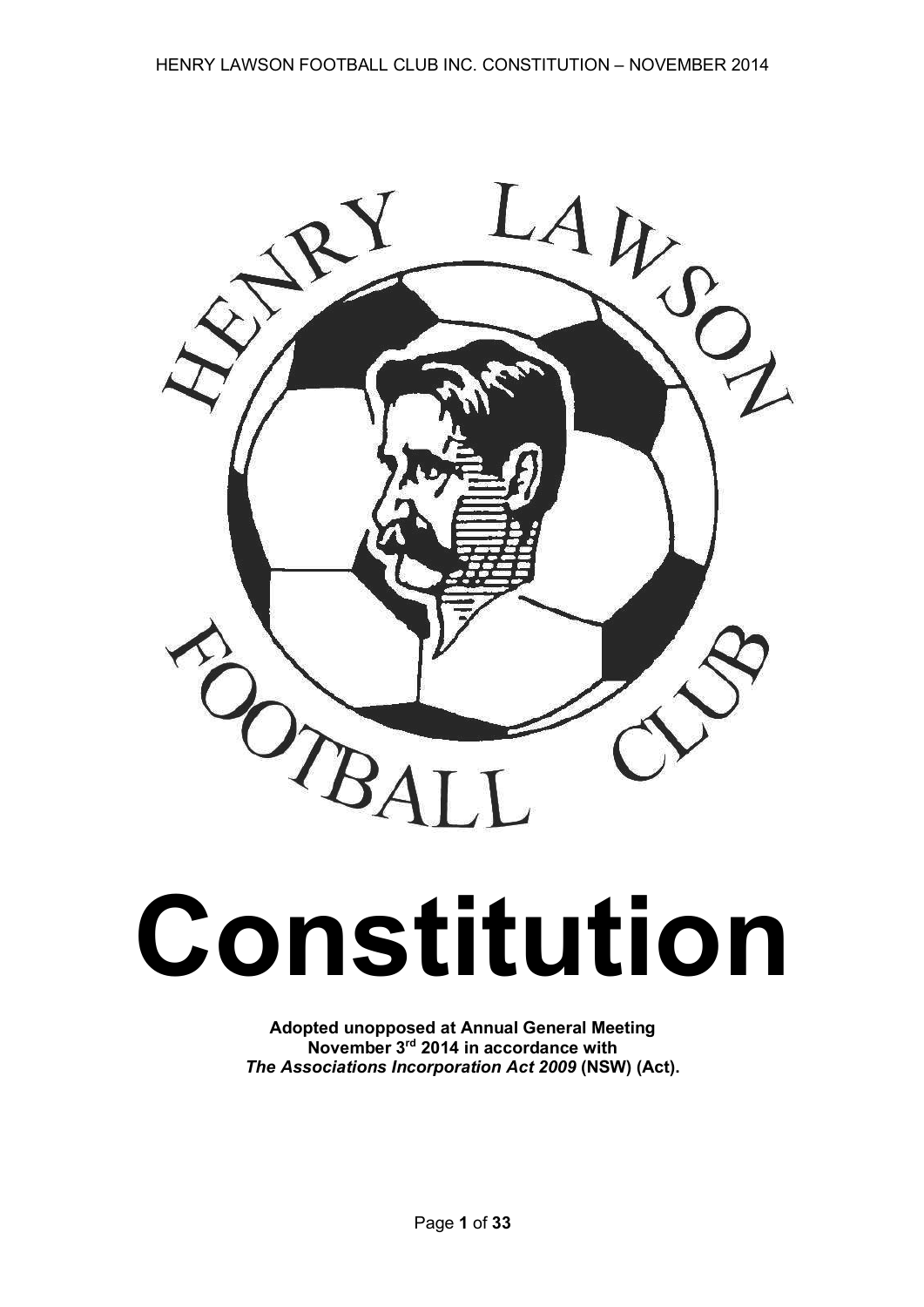## **1. THE CLUB IDENTITY**

## **1.1 Name**

The club shall be known as The Henry Lawson Football Club Incorporated (HLFC).

#### **1.2 Logo**

The Club's logo shall be the logo depicted on the front page of this constitution. Such logo is trademarked and may not be used in any manner without the express consent of the Club or the Executive Committee as identified in **clause 14**.

## **1.3 Colours**

The clubs colours shall be BLACK, SKY BLUE and WHITE.

#### **1.4 On-line Identity**

The Club shall maintain a website for dissemination of information and notification of events.

## **2. DEFINITIONS AND INTERPRETATION**

#### **2.1 Definitions**

In this Constitution unless the contrary intention appears:

"**Act**" means the Associations Incorporation Act 2009 (NSW).

#### **Committees**

"**Executive Committee**" means the body managing the Club in accordance with **clause 14** and may be abbreviated to **EC**.

"**Committee**" means the members of the EC as well as auxiliary committee members in accordance with **clause 16**.

"**Constitution**" means this Constitution of the Association.

"**Football**" refers to the game alternatively known as Soccer.

"**General Meeting**" means the annual or any special general meeting of the Club.

#### **Governing Bodies**

"**FFA**" means Football Federation Australia.

"**FNSW**" means Football New South Wales

"**NFA**" means the Nepean Football Association.

"**Intellectual Property**" means all rights subsisting in copyright, business names, names, trade marks (or signs), logos, designs, equipment including computer software, images (including photographs, videos or films) or service marks relating to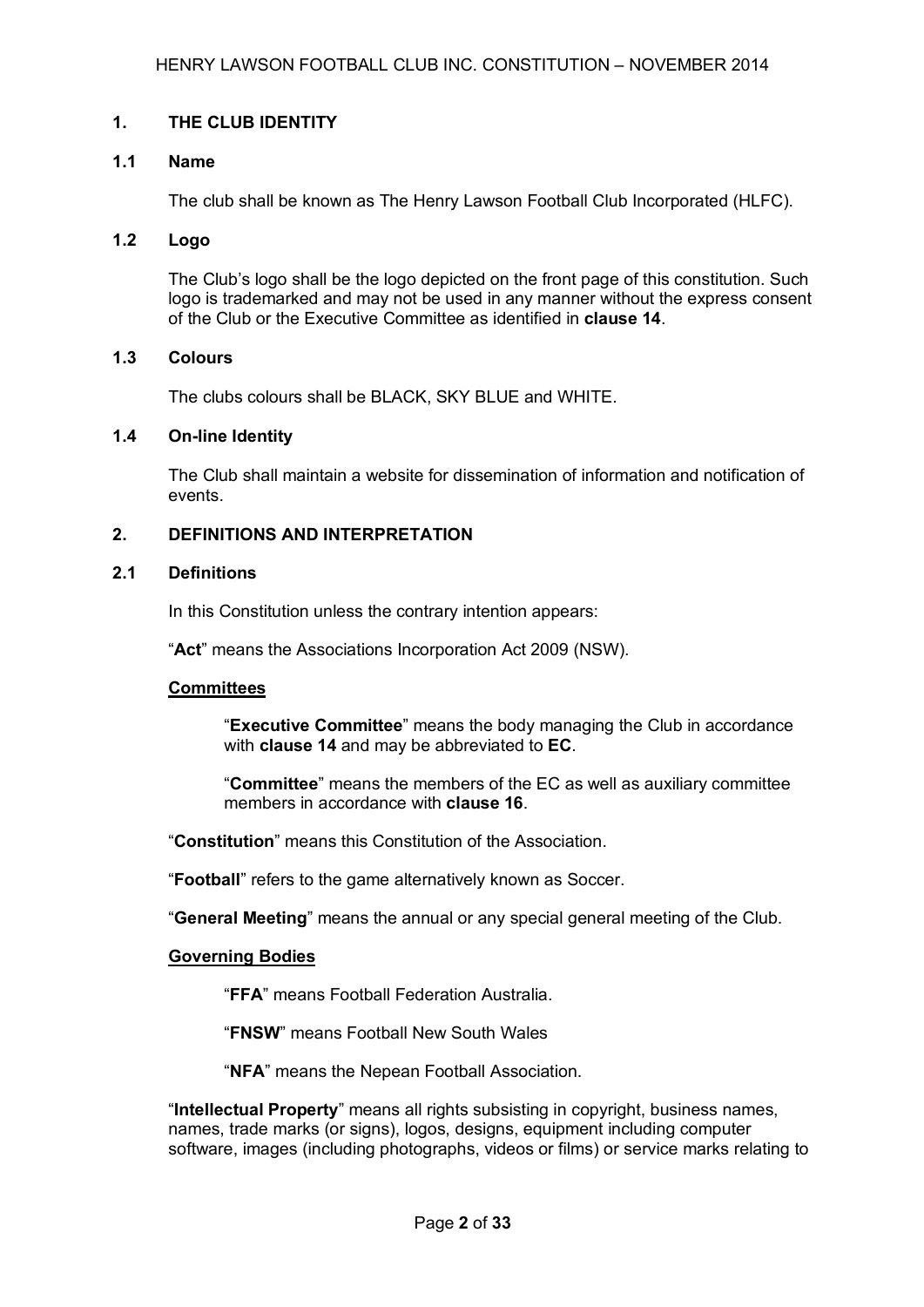the Association or any activity of or conducted, promoted or administered by the Association in New South Wales.

"**Local area**" means the geographical area for which the Club is responsible as recognised by the regional and/or state organisations for Football of which the Club is a Member.

## **Members**

"**Member**" means a Member of the Club for the time being under **clause 5**.

"**EC Member**" means a Member of the Executive Committee and includes any person acting in that capacity from time to time appointed in accordance with this Constitution.

"**Individual Member**" means a registered, financial Member of the Club who is at least 18 years of age.

"**Junior Member**" means a registered Member of the Club who is younger than 18 years of age.

"**Life Member**" means an Individual appointed as a Life Member of the Club under **clause 5.2**.

"**Objects**" means the Objects of the Club in **clause 3**.

"**Public Officer**" means the person appointed under **clause 14.1(b)** to be the public officer of the Association in accordance with the Act.

"**Register**" means a register of Members kept and maintained in accordance with **clause 7**.

"**Seal**" means the common Seal of Henry Lawson Football Club Incorporated.

"**Special Resolution**" means a Special Resolution defined in the Act.

## **2.2 Interpretation**

In this Constitution:

- (a) a reference to a function includes a reference to a power, authority and duty;
- (b) a reference to the exercise of a function includes, where the function is a power, authority or duty, a reference to the exercise of the power or authority of the performance of the duty;
- (c) words importing the singular include the plural and vice versa;
- (d) words importing any gender include the other genders;
- (e) references to persons include corporations and bodies politic;
- (f) references to a person include the legal personal representatives, successors and permitted assigns of that person;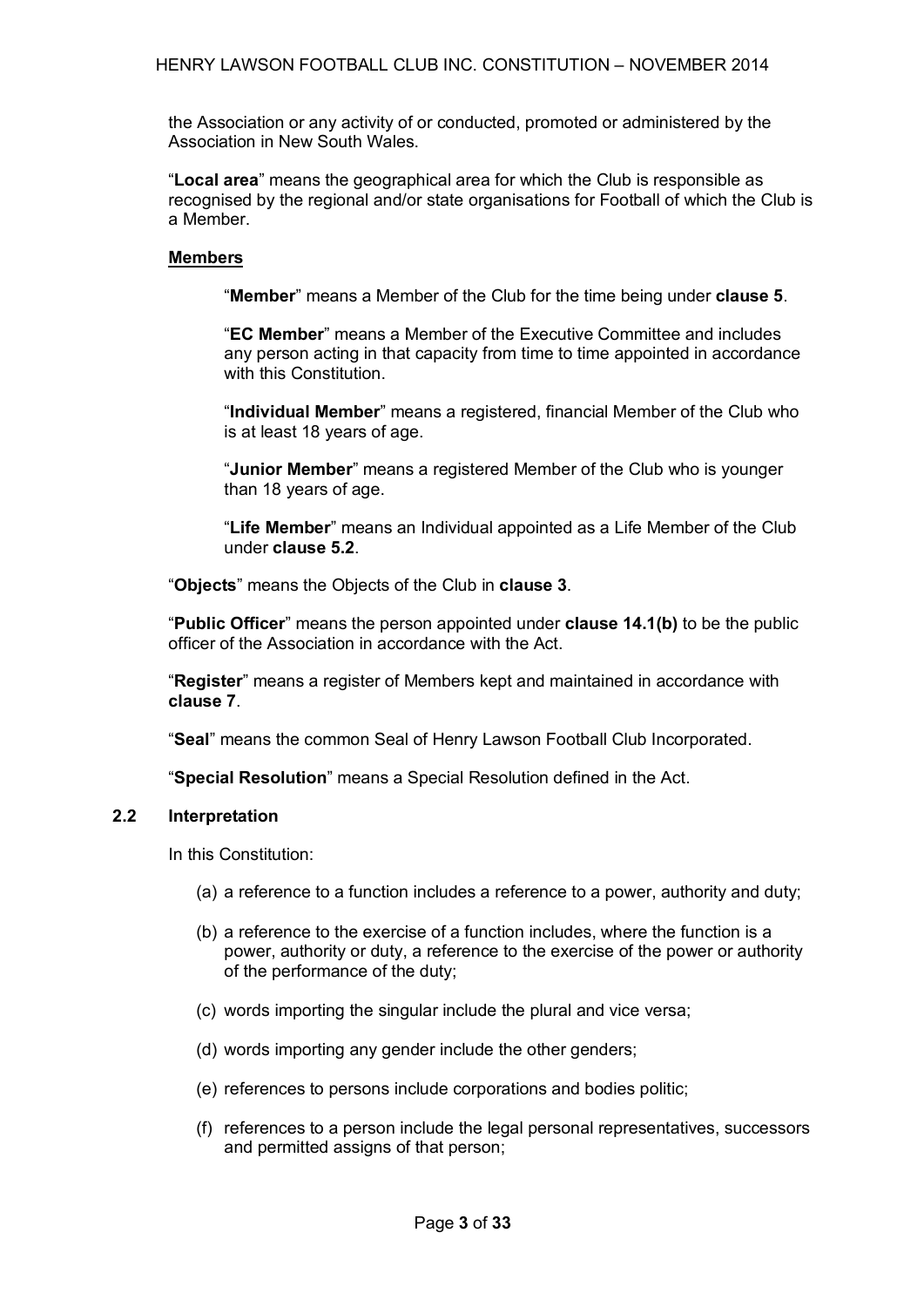- (g) a reference to a statute, ordinance, code or other law includes Regulations and other statutory instruments under it and consolidations, amendments, reenactments or replacements of any of them (whether of the same or any legislative authority having jurisdiction); and
- (h) a reference to "writing" shall unless the contrary intention appears, be construed as including references to printing, lithography, photography and other modes of representing or reproducing words in a visible form, including messages sent by electronic means.

## **2.3 Severance**

If any provision of this Constitution or any phrase contained in it is invalid or unenforceable, the phrase or provision is to be read down if possible, so as to be valid and enforceable, and otherwise shall be severed to the extent of the invalidity or unenforceability, without affecting the remaining provisions of this Constitution.

#### **2.4 The Act**

Except where the contrary intention appears, in this Constitution, an expression that deals with a matter under the Act has the same meaning as that provision of the Act. Model rules under the Act are expressly displaced by this Constitution.

## **3. OBJECTS OF THE CLUB**

The Club is established solely for the Objects.

The Objects of the Club are established to:

- (a) conduct, encourage, promote, advance and administer Football throughout the local area;
- (b) provide all players, regardless of ability, the opportunity to play organised Football.
- (c) promote fair play and good sportsmanship.
- (d) act, at all times, on behalf of and in the interest of the Members and Football in the local area
- (e) affiliate and otherwise liaise with NFA, FNSW and FFA of which the Club is a Member and adopt their rule and policy frameworks to further these Objects
- (f) abide by, promulgate, enforce and secure uniformity in the application of the rules of Football as may be determined from time to time by FFA and as may be necessary for the management and control of Football and related activities in New South Wales;
- (g) advance the operations and activities of the Club throughout the local area;
- (h) have regard to the public interest in its operations; and
- (i) undertake and or do all such things or activities which are necessary, incidental or conducive to the advancement of these Objects.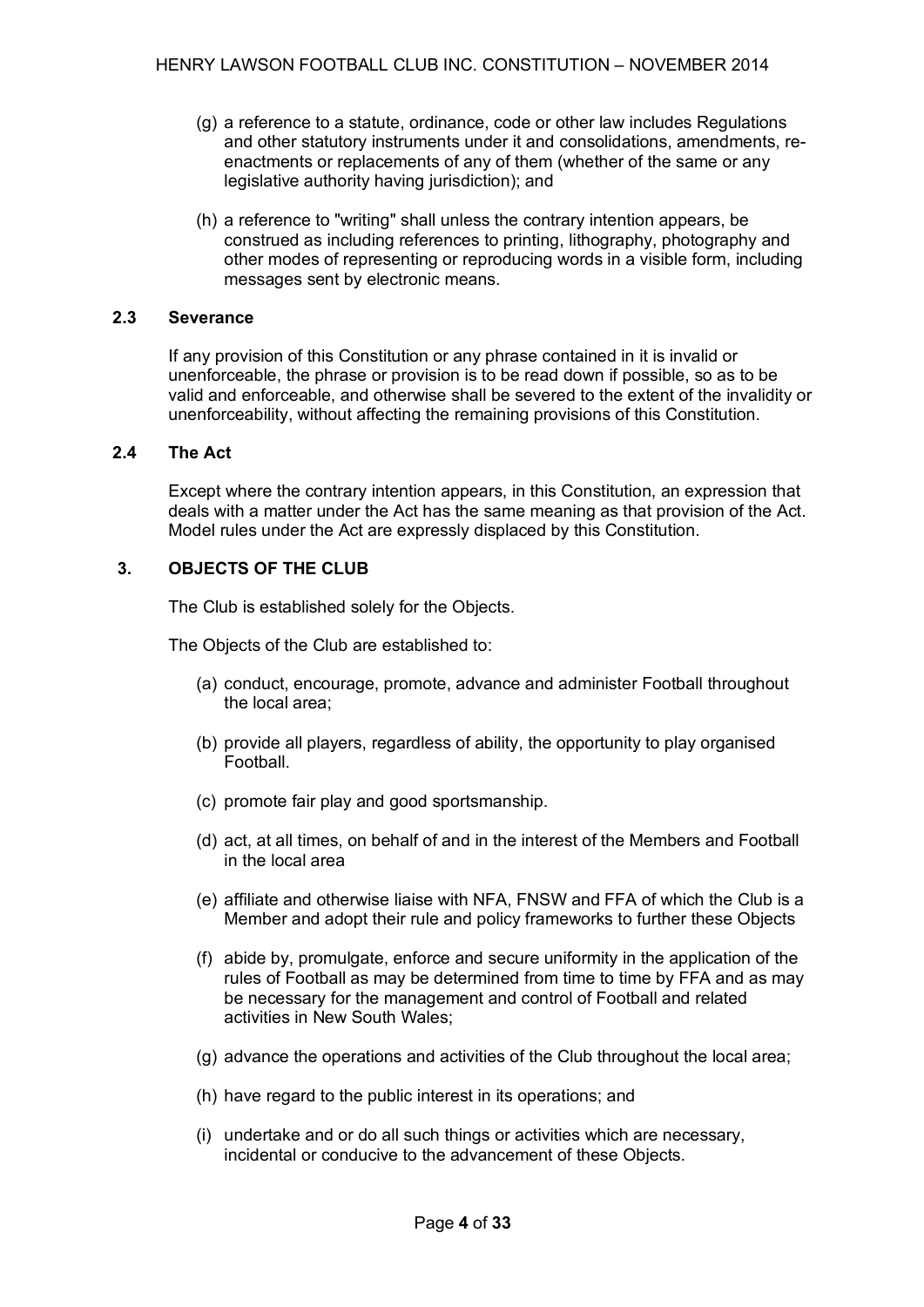#### **4. POWERS OF THE CLUB**

Solely for furthering the Objects, the Club has, in addition to the rights, powers and privileges conferred on it under section 25 of the Act, the legal capacity and powers of a company as set out under section 124 of the Corporations Act 2001 (Cth).

#### **5. MEMBERS**

#### **5.1 Members**

The Members of the Club shall consist of:

- (a) Life Members, who subject to this Constitution, shall have the right to receive notice of General Meetings and to be present, to debate and to vote at General Meetings;
- (b) Individual Members, who subject to this Constitution, shall have the right to receive notice of General Meetings and to be present, to debate and to vote at General Meetings; and
- (c) Junior Members, who subject to this Constitution, shall have no right to receive notice of General Meetings and no right to be present or debate or vote at General Meetings.

**Note 1:** One (1) parent or guardian of each Junior Member shall be deemed to be an Individual Member as laid out in **clause 5.1(b)**. Both of a Junior Member's parents or guardians may, as per **clause 6**, register as members if they so choose.

**Note 2:** Committee Members are also Individual Members as laid out in **clause 5.1(b)**.

#### **5.2 Life Members**

- (a) Eligibility Criteria A member shall be eligible for life membership once the following criteria have been met:
	- i. has been a member of the HLFC for a minimum of 10 years
	- ii. has served a minimum of two (2) years on the committee or five (5) years as a Coach, Manager or Volunteer
	- iii. for the purposes of this clause, a Volunteer is defined as a member who has actively served the club in carrying out duties such as, but not limited to, canteen, BBQ, fundraising and field maintenance.
- (b) Nomination nominations for Life Membership must be in writing, must be received by the Secretary no later than the 1st of August and must include the following details:
	- i. the names and signatures of the person making the nomination and the person seconding that nomination – both of whom must have at least five (5) years of service with the club.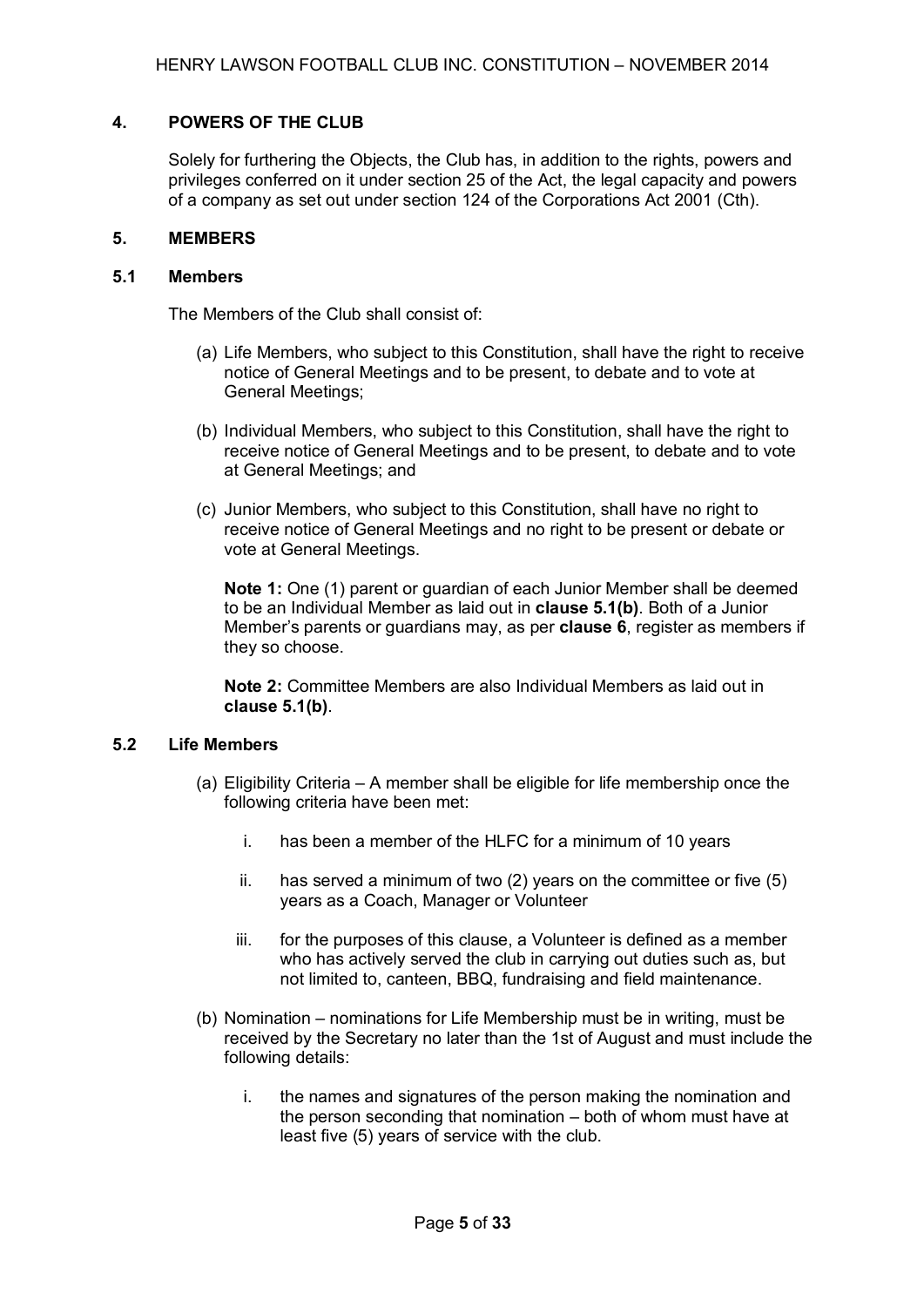- ii. a brief account of the nominee's achievements and services to the club.
- iii. where applicable, details of any exceptional circumstances related to the nomination.
- (c) Approval process:
	- i. the Committee, having received the nomination pursuant to **clause 5.2 (b)**, shall consider the nomination at the August Ordinary Committee Meeting (see **clause 18**).
	- ii. where the nominee is related to a member of the committee, that member shall abstain from voting.
	- iii. where a two thirds (2/3) majority votes in favour of the nomination it shall be put forwarded to at least two (2) active Life Members for their comments in relation to the nomination.
		- an active Life Member is defined as any Life Member who has actively participated in club activities during the last twelve (12) months. Participation includes, but is not limited to, regular attendance at fields as a supporter, attendance at previous year AGM, assistance and guidance to the EC in the running of the club, assistance with canteen, BBQ, fundraising and field maintenance.
	- iv. where the Life Members are in favour of the nomination, it shall be accepted.
	- v. should the Life Members raise any concerns with regard to the nomination, they shall be invited to attend the September Ordinary Committee Meeting (see **clause 18**) to discuss the nomination further.
	- vi. following such discussion, the committee shall vote again on the nomination where a two thirds (2/3) majority vote in favour of the nomination will be required for it to be approved.

**NOTE**: where the nominee is a committee member, the other committee members and the Life Members reviewing the nomination shall exercise their discretion to consider the nomination at a special meeting per **clause 18.1(b)**.

- (d) Presentation where a nomination is approved, Life Membership will be awarded at either the Junior or Senior Presentation and the Life Member shall be presented with:
	- i. A plaque bearing the Club's logo, the words "Life Member", the year of conferral and the name of the Life Member.
	- ii. A jacket which is predominantly black with white panels and/or trims with sky blue embroidery of the Club's logo on the left breast and the words "Life Member" above the Member's name on the right breast. The back of the jacket shall bear the words "HENRY LAWSON" in upper case on one line printed in sky blue.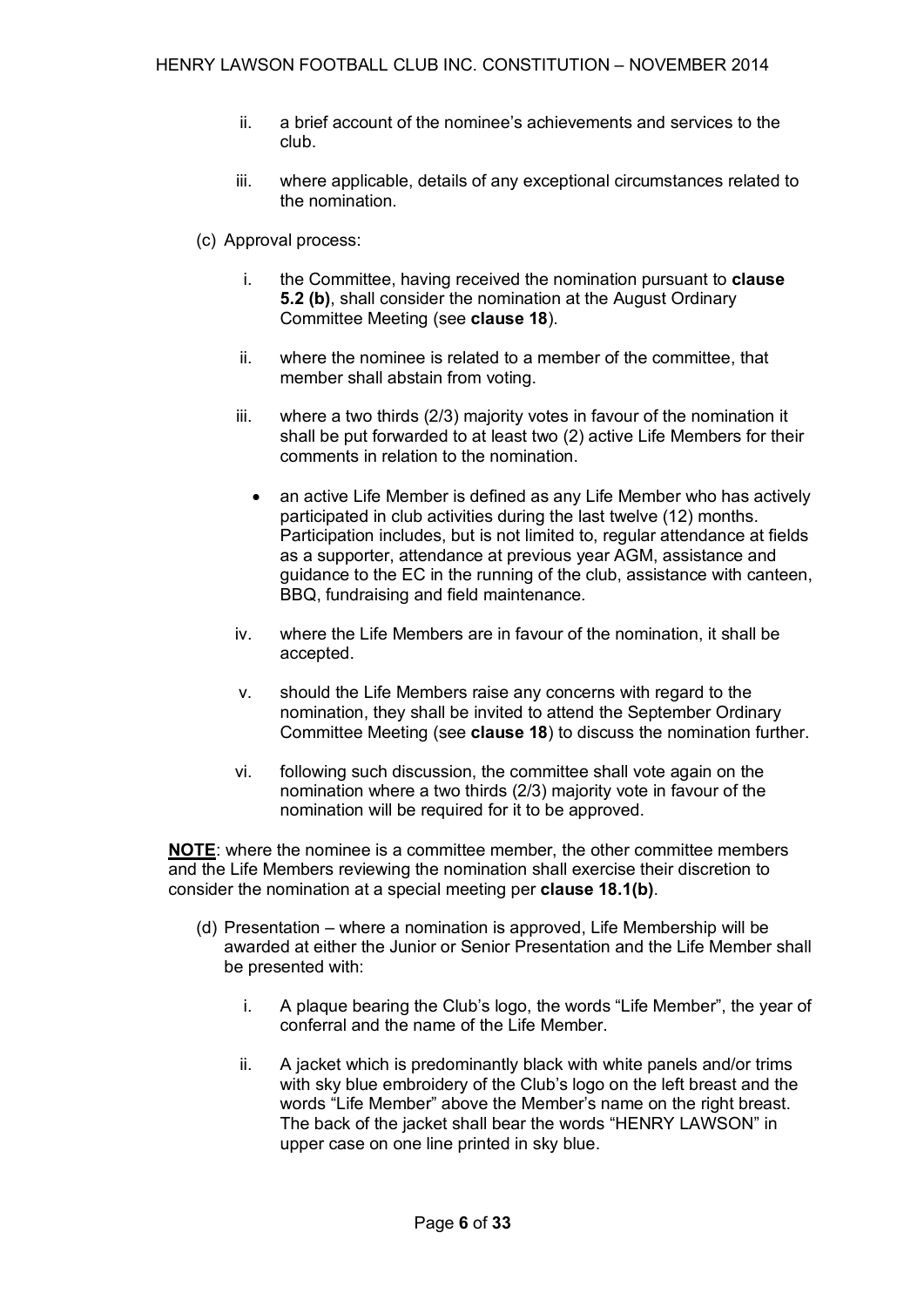- iii. At the Committee's discretion, a gift of Club merchandise may also be given.
- iv. The Life Member's name shall be recorded on the Club's Life Membership honour board.
- (e) Minuting of process:
	- i. the committee's discussions shall be minuted appropriately however, as successful nominations are not made public until Presentation, these minutes shall not be made public until after Senior Presentation.
	- ii. where the nomination is not successful, the secretary shall prepare a written response to the nominating member giving a brief reason for the rejection of the nomination. This response should be sent no more than one (1) week after Senior Presentation.
- (f) Rights of Life Members –

any active life member as defined in the dot point at **clause 5.2(c)ii.** may:

- take a position on the committee if nominated.
- attend any General Meeting.
- vote on any motion or decision.
- (g) Forfeiture of Life Membership

If a Life Member is found guilty under the terms of **clause 9.2**, their Life Membership and its attendant rights shall be forfeited.

## **6. MEMBERSHIP APPLICATION**

## **6.1 Application for Membership**

An application for membership must be:

- (a) in writing on the form prescribed from time to time by the EC (if any), from the applicant or its nominated representative and lodged with the Club; and
- (b) accompanied by the appropriate fee (if any).

## **6.2 Discretion to Accept or Reject Application**

- (a) The Club may accept or reject an application whether the applicant has complied with the requirements in **clause 6.1** or not. The Club shall not be required or compelled to provide any reason for such acceptance or rejection.
- (b) Where the Club accepts an application, the applicant shall become a Member. Membership shall be deemed to commence upon acceptance of the application by the Club. The Register shall be amended accordingly as soon as practicable.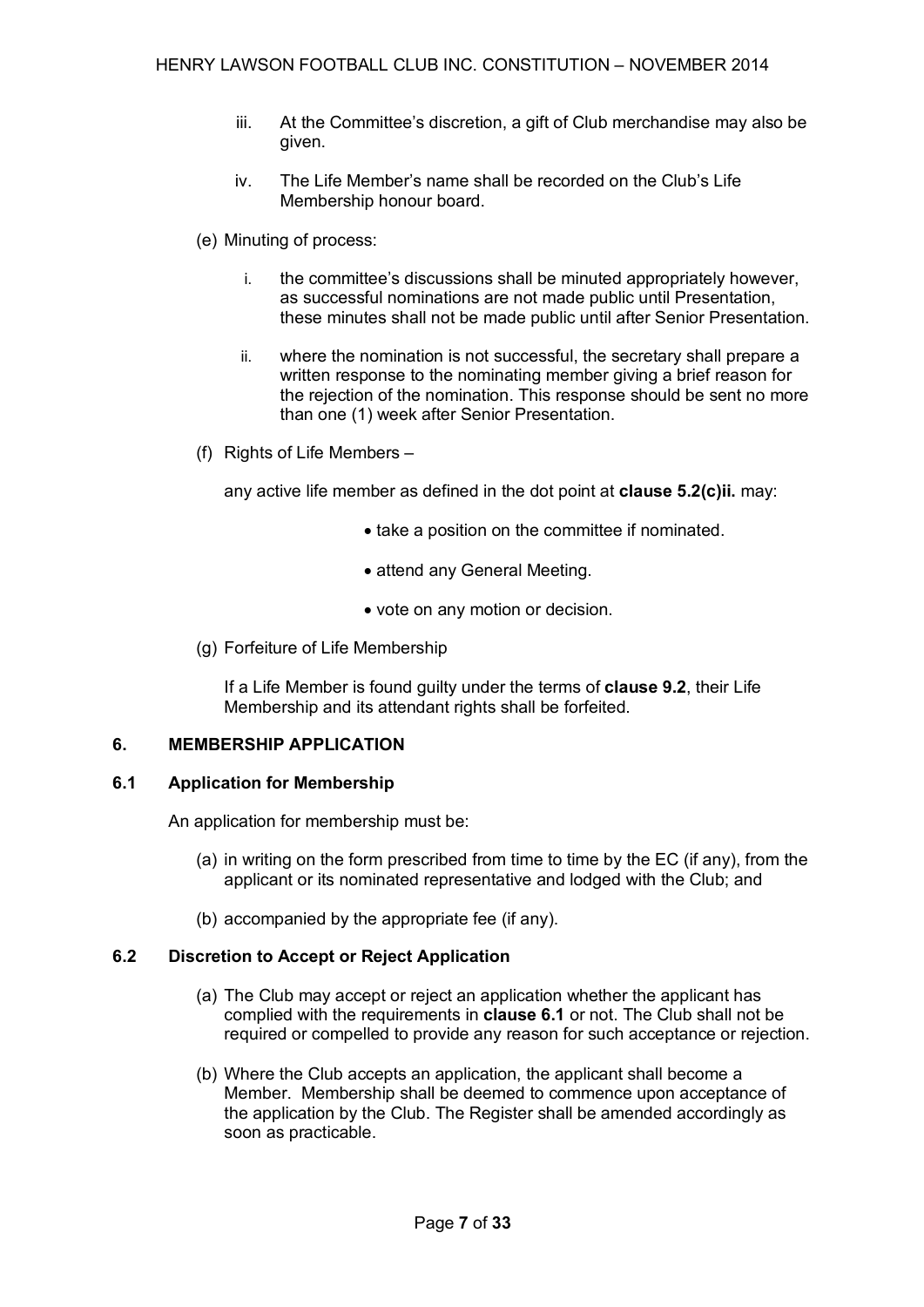(c) Where the Club rejects an application, it shall refund any fees forwarded with the application and the application shall be deemed rejected by the Club.

## **6.3 Renewal**

Members (other than Life Members) must renew their membership annually in accordance with the procedures set down by the Club in Regulations from time to time.

#### **6.4 Deemed Membership**

- (a) All persons who are, prior to the approval of this Constitution under the Act, Members of the Club shall be deemed Members from the time of approval of this Constitution under the Act.
- (b) Any Members of the Club, prior to approval of this Constitution under the Act, who are not deemed Members under **clause 6.4(a)** shall be entitled to carry on such functions analogous to their previous functions as are provided for under this Constitution.

## **7. REGISTER OF MEMBERS**

## **7.1 Club to Keep Register**

The Club shall keep and maintain a Register in which shall be entered (as a minimum):

- (a) the full name, address and date of entry of each member.
- (b) where available, the home and mobile phone number of each member.
- (c) where available, the email address of each member, and
- (d) where applicable, the date of termination of membership of any Member.

Members shall provide notice of any change and required details to the Club within one month of such change.

Where a member fails to make such notification, the Club shall not be held liable when, having made reasonable effort to contact the member, it is unable to disseminate notifications required under the Act and as detailed in this constitution.

## **7.2 Inspection of Register**

Having regard to the Act, confidentiality considerations and privacy laws, an extract of the Register, excluding the address or other direct contact details of any Member, shall be available for inspection (but not copying) by Members, upon reasonable request.

## **7.3 Use of Register**

Subject to the Act, confidentiality considerations and privacy laws, the Register may be used to further the Objects, in such manner as the Board considers appropriate.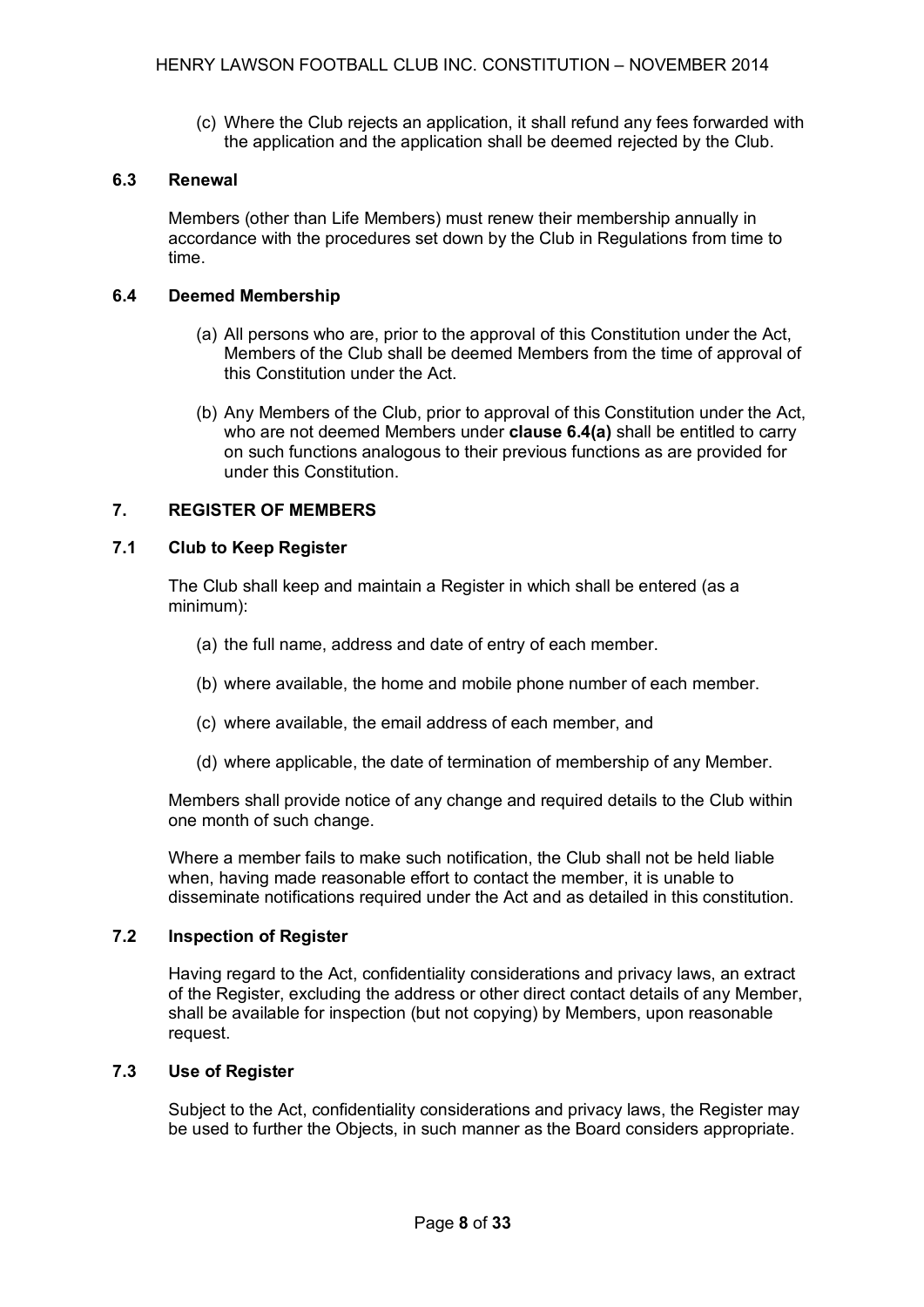## **8. EFFECT OF MEMBERSHIP**

Members acknowledge and agree that:

- (a) this Constitution forms a contract between each of them and the Club and that they are bound by this Constitution and the Regulations.
- (b) they shall comply with and observe this Constitution and the Regulations and any determination, resolution or policy which may be made or passed by the EC or other entity with delegated authority;
- (c) by submitting to this Constitution and Regulations they are subject to the jurisdiction of the Club, NFA, FNSW and FFA.
- (d) the Constitution and Regulations are necessary and reasonable for promoting the Objects and particularly the advancement and protection of Football; and
- (e) they are entitled to all benefits, advantages, privileges and services of Club membership.

#### **9. DISCONTINUANCE OF MEMBERSHIP**

## **9.1 Notice of Resignation**

- (a) A Member who has paid all arrears of fees payable to the Club may resign or withdraw from membership of the Club by giving notice in writing to the Club.
- (b) Once the Club receives a notice of resignation of membership given under clause **9.1(a)**, it must make an entry in the Register that records the date on which the Member ceased to be a Member.

#### **9.2 Discontinuance for Breach**

- (a) Membership of the Club may be discontinued by the EC upon breach of any clause of this Constitution or the Regulations, including, but not limited to, the failure to pay any monies owed to the Club, failure to comply with the Regulations or any resolutions or determinations made or passed by the EC or any duly authorised committee.
- (b) Membership shall not be discontinued by the EC under **clause 9.2(a)** without the EC first giving the accused Member the opportunity to explain the breach and/or remedy the breach.
- (c) Where a Member fails, in the EC's view to adequately explain the breach, that Member's membership shall be discontinued under **clause 9.2(a)** by the Club giving written notice of the discontinuance to the Member.
- (d) The Register shall be amended to reflect any discontinuance of membership under **clause 9.2** as soon as practicable.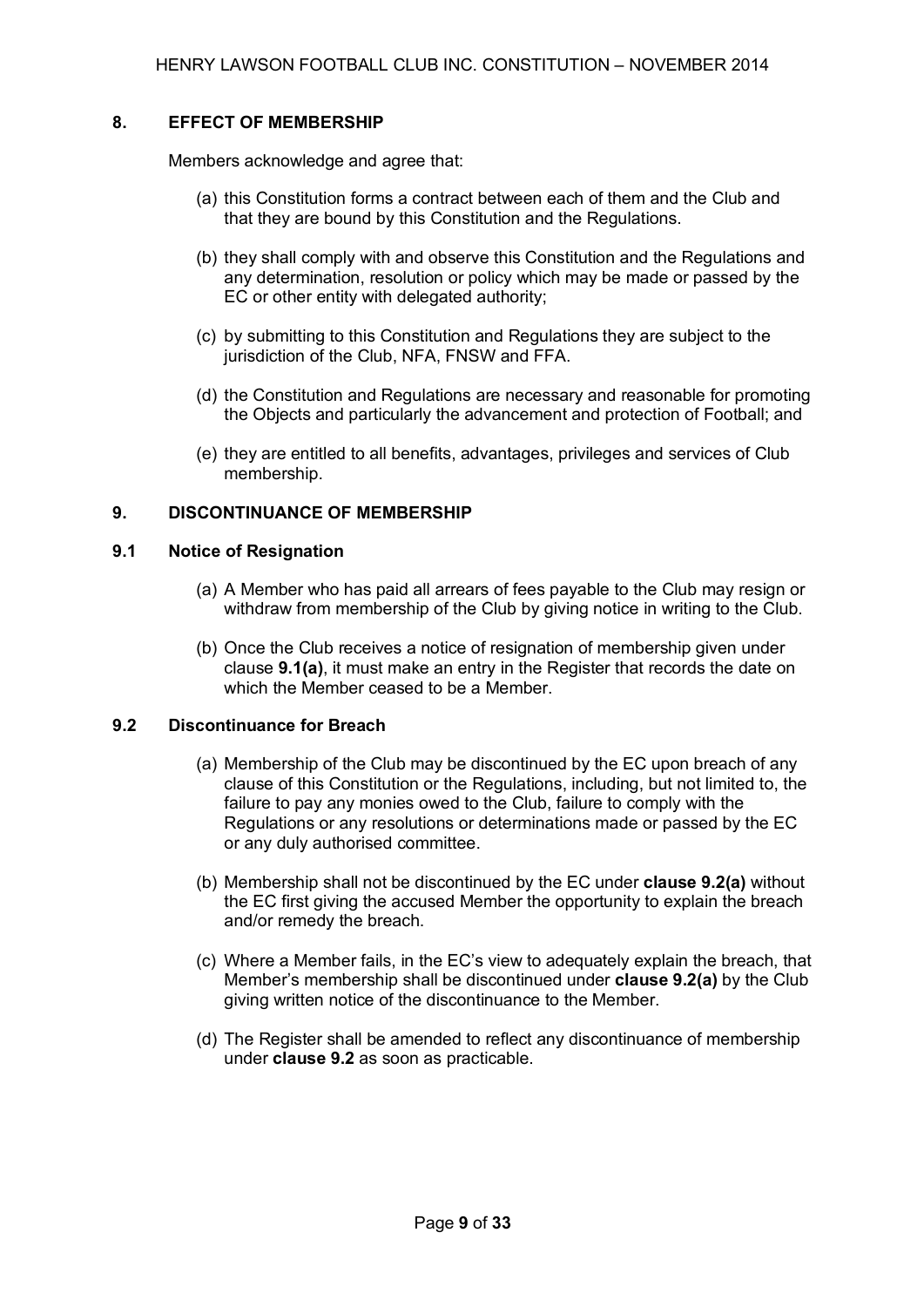## **9.3 Member to Re-Apply**

A Member whose membership has been discontinued under **clauses 9.1 or 9.2**:

- (a) must seek renewal or re-apply for membership in accordance with this Constitution; and
- (b) may be re-admitted at the discretion of the EC.

## **9.4 Forfeiture of Rights**

A Member who ceases to be a Member, for whatever reason, shall forfeit all rights in and claims upon the Club and its property and shall not use any property of the Club including Intellectual Property. Any Club documents, records or other property in the possession, custody or control of that Member shall be returned to the Club immediately.

## **9.5 Membership may be Re-instated**

Membership which has been discontinued under **clause 9** may be reinstated at the discretion of the EC, with such conditions as it deems appropriate.

## **9.6 Refund of Membership Fees**

Membership fees or subscriptions paid by the discontinued Member may be refunded on a pro-rata basis to the Member upon discontinuance.

This does not include Player Registration Fees which the EC may refund in part or in full if, in their opinion, such refund is appropriate.

## **10. DISCIPLINE**

- (a) The EC may commence or cause to be commenced disciplinary proceedings against a Member who has allegedly:
	- i. breached, failed, refused or neglected to comply with a provision of this Constitution, the Regulations or any resolution or determination of the Board or any duly authorised committee
	- ii. acted in a manner unbecoming of a Member, or prejudicial to the purposes and interests of the Club and/or Football; or
	- iii. brought the Club, any other Member or the game of Football into disrepute.
- (b) That Member will be subject to and will submit unreservedly to the jurisdiction, procedures, penalties and the appeal mechanisms of the Club set out in the Regulations.
- (c) The EC may appoint a Judiciary Committee to deal with any disciplinary matter referred to it. Such a Judiciary Committee shall operate in accordance with the procedures expressed in the Regulations but is subject always to the Act.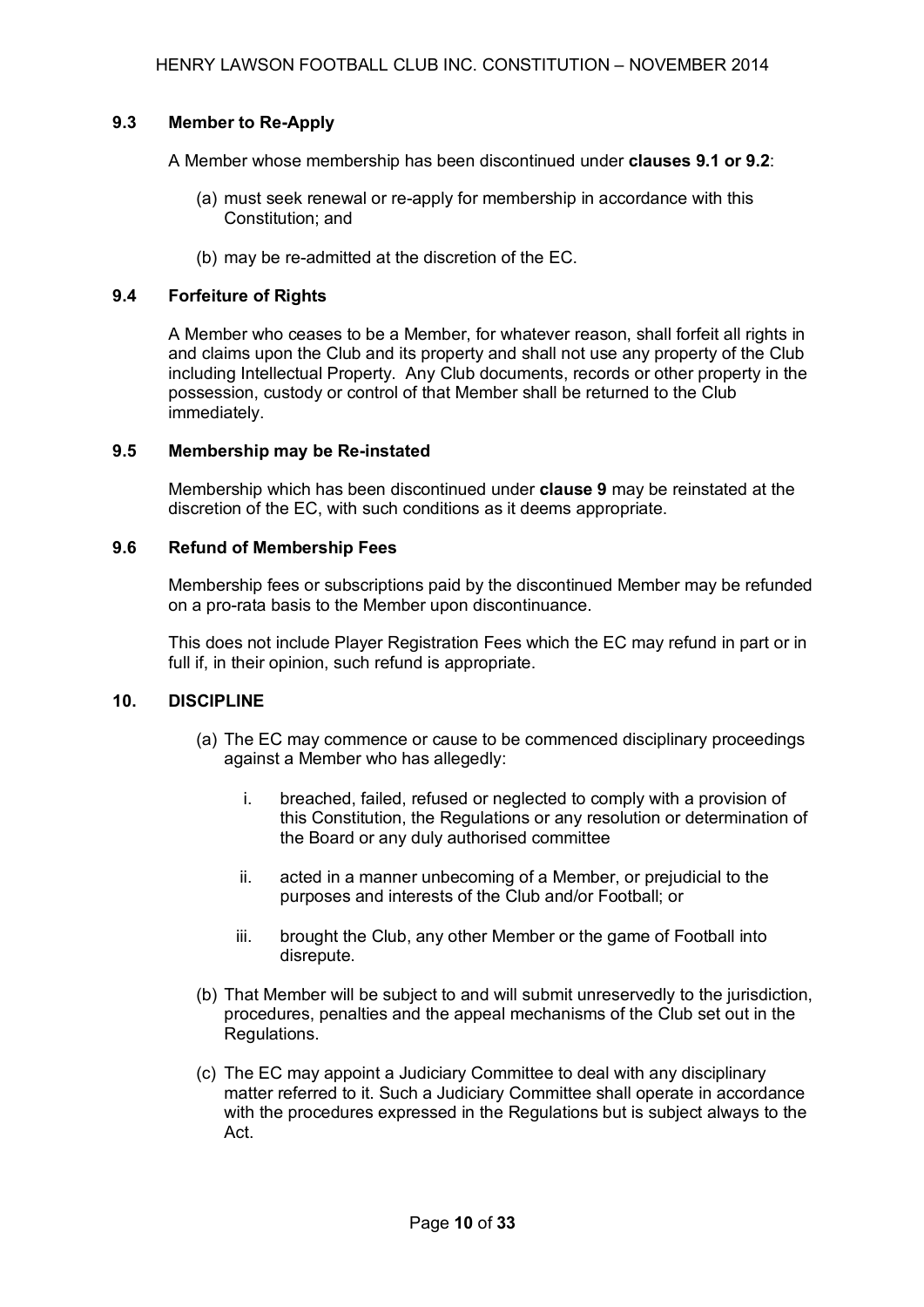#### **11. SUBSCRIPTIONS AND FEES**

The annual membership subscription (if any) and any fees or other levies payable by Members to the Club and the time for and manner of payment shall be as determined by the EC.

## **12. EXISTING COMMITTEE MEMBERS**

The Members of the administrative or governing body (by whatever name called) of the Club in office immediately prior to approval of this Constitution under the Act shall continue in those positions until the next annual general meeting following such adoption of this Constitution. After this General Meeting the positions of Committee Members shall be filled, vacated and otherwise dealt with in accordance with this **Constitution** 

#### **13. POWERS OF THE EXECUTIVE COMMITTEE**

Subject to the Act and this Constitution, the business of the Club shall be managed and the powers of the Club shall be exercised by the EC.

In particular, the EC shall act in accordance with the Objects and shall operate for the benefit of the Members and the community throughout the local area.

#### **14. COMPOSITION OF COMMITTEES**

#### **14.1 Composition of the Committee**

- (a) The EC shall comprise seven (7) elected EC Members who must all be Members and who shall be elected under **clause 15**.
- (b) The elected EC positions shall be:
	- President
	- **Senior Vice President**
	- Junior Vice President
	- Secretary
	- **Treasurer**
	- Competition Secretary
	- Registrar
- (c) The Public Officer

The Public Officer as required under the act, shall be any one of the EC and shall be appointed by the EC in accordance with **clause 16**.

(d) The Member Protection Officer

The EC, in accordance with **clause 16**, shall appoint a Member Protection Officer (MPO) who shall have responsibility for Member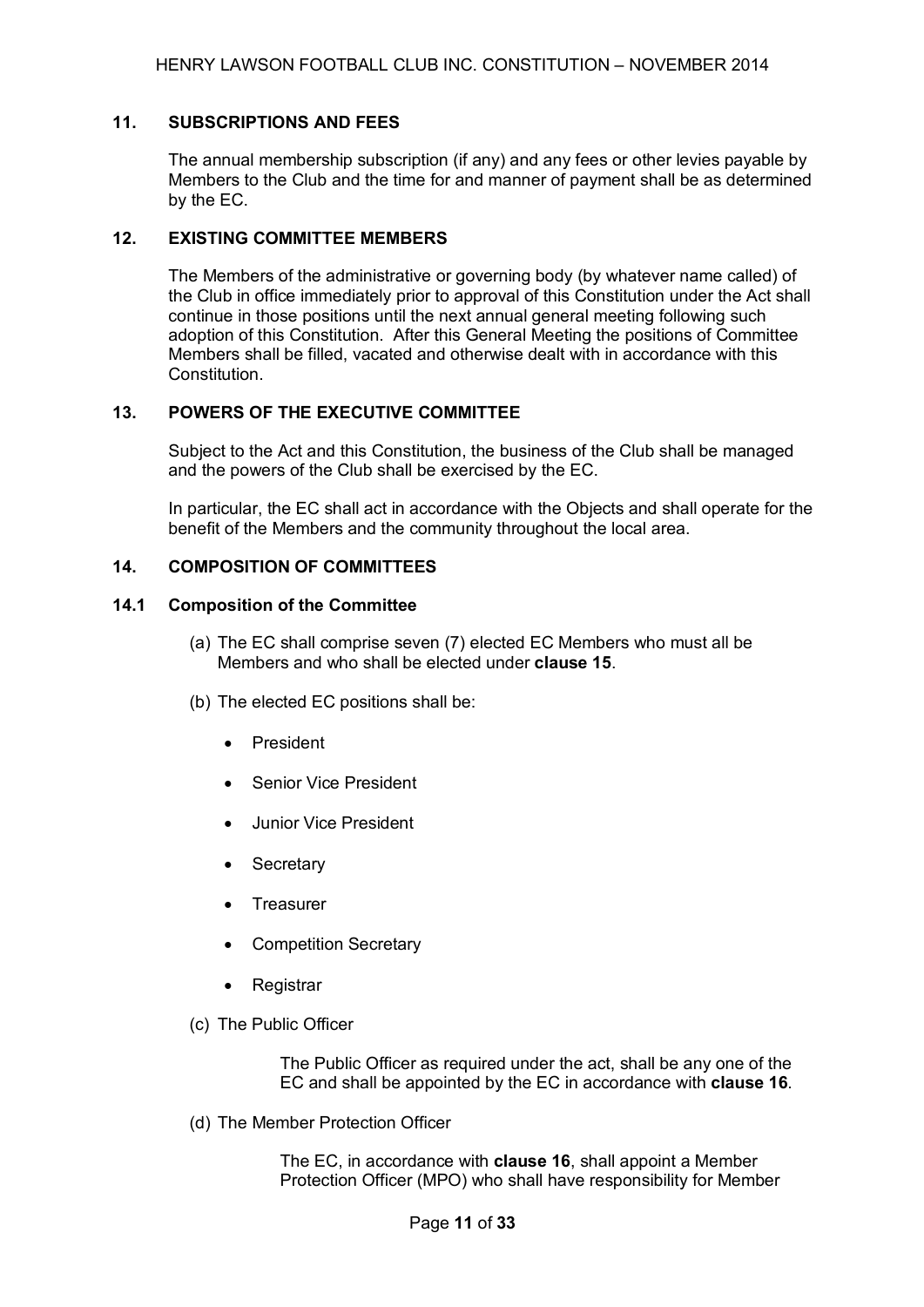Protection duties as laid out by law and under the rules and regulations of HLFC, NFA, FNSW and FFA.

(e) Auxiliary Committee Members

The EC may appoint Auxiliary Committee Members who must be Members and who may be appointed by the EC in accordance with **clause 16**.

Auxiliary Committee positions may include:

- Canteen Co-ordinators
- Coaching Co-ordinators
- Fundraising Co-ordinators
- Field Maintenance Co-ordinators
- Other appointments as designated by the EC
- (f) Special Committees
	- i. The EC may, at their discretion, create Special Committees to deal with specific issues such as, but not limited to, Disciplinary Hearings, Special Events and Presentations.
	- ii. The EC may appoint any Committee Member, Life Member or any Individual Member to such Committees.

#### **14.2 Election and Appointment of Committee Members**

- (a) The elected EC Members shall be elected under **clause 15**.
- (b) The appointed Auxiliary Committee Members may be appointed under **clause 16**.
- (c) The appointed Special Committee Members may be appointed under **clause 16**.

#### **14.3 Portfolios**

- (a) The President shall:
	- Chair General Meetings and Committee Meetings
	- Be ex-officio Member of all Committees
	- Be responsible for ensuring all Committee Members are carrying out their duties
	- Perform other duties as requested by the EC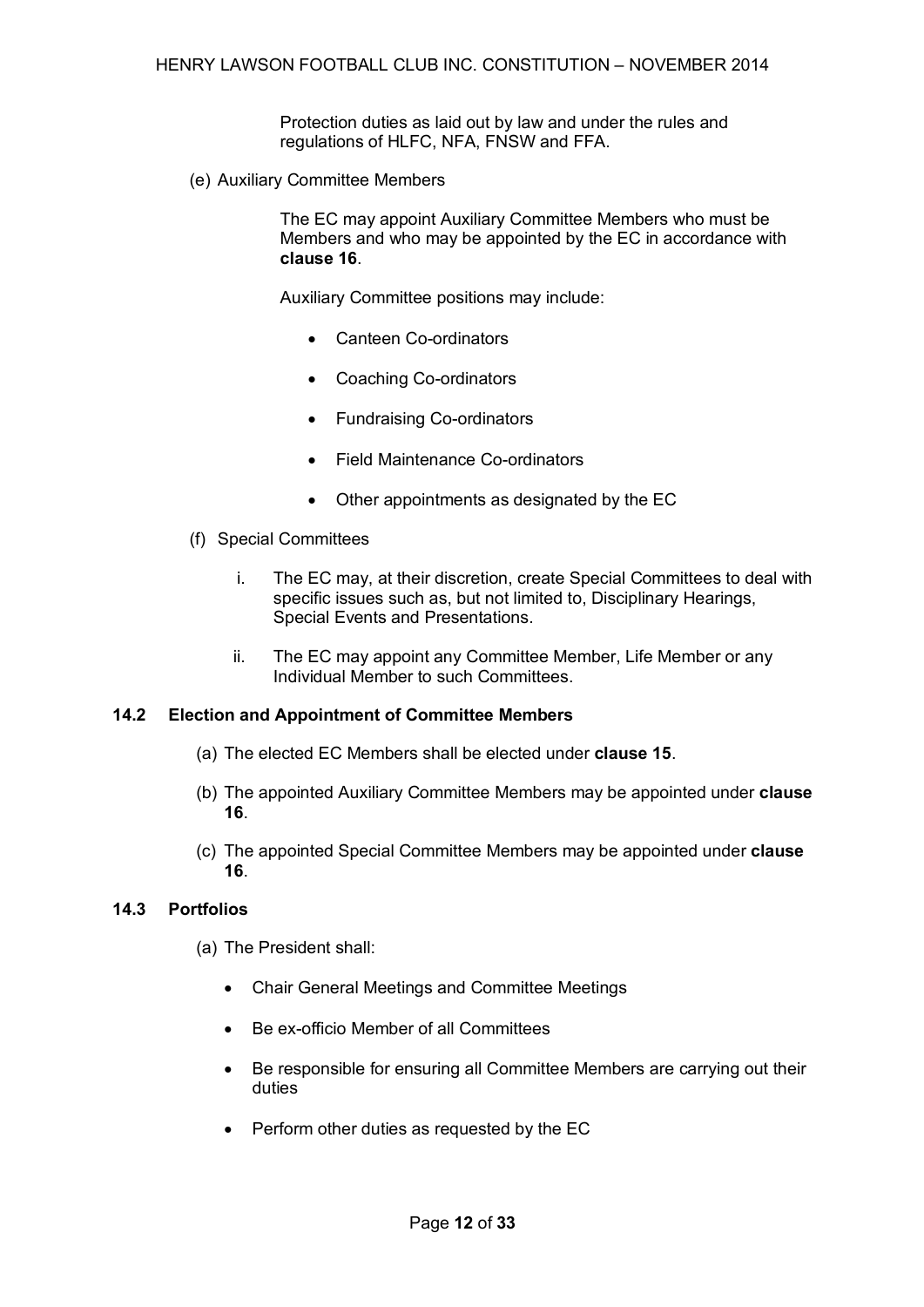- (b) The Senior Vice President shall:
	- Chair General Meetings and Committee Meetings in the President's absence
	- Be responsible for managing and catering to the needs of all Sunday Competition Teams and their Members
	- Perform other duties as requested by the EC
- (c) The Junior Vice President shall:
	- Chair General Meetings and Committee Meetings where necessary
	- Be responsible for managing and catering to the needs of all Saturday Teams and their Members
	- Perform other duties as requested by the EC
- (d) The Secretary shall:
	- Keep accurate minutes of all General Meetings and Committee Meetings
	- Be ex-officio Member of all Committees
	- Keep a register of all Members pursuant to **clause 7**
	- Manage, record and appropriately disseminate Incoming and Outgoing **Correspondence**
	- Perform other duties as requested by the EC

(e) The Treasurer shall, (and pursuant to **clause 29**):

- Collect, record and receipt all monies, both incoming and outgoing, in a timely manner
- Keep an accurate financial record of all club activities
- Provide a current financial statement at all meetings
- Make disbursements at the direction of the EC
- Prepare accounts for annual audit to be carried out by a qualified person pursuant to **clause 30.**
- Perform other duties as requested by the EC
- (f) The Competition Secretary shall:
	- Attend all competition related meetings as required

Includes both meetings of the Club and, where necessary, any of the governing bodies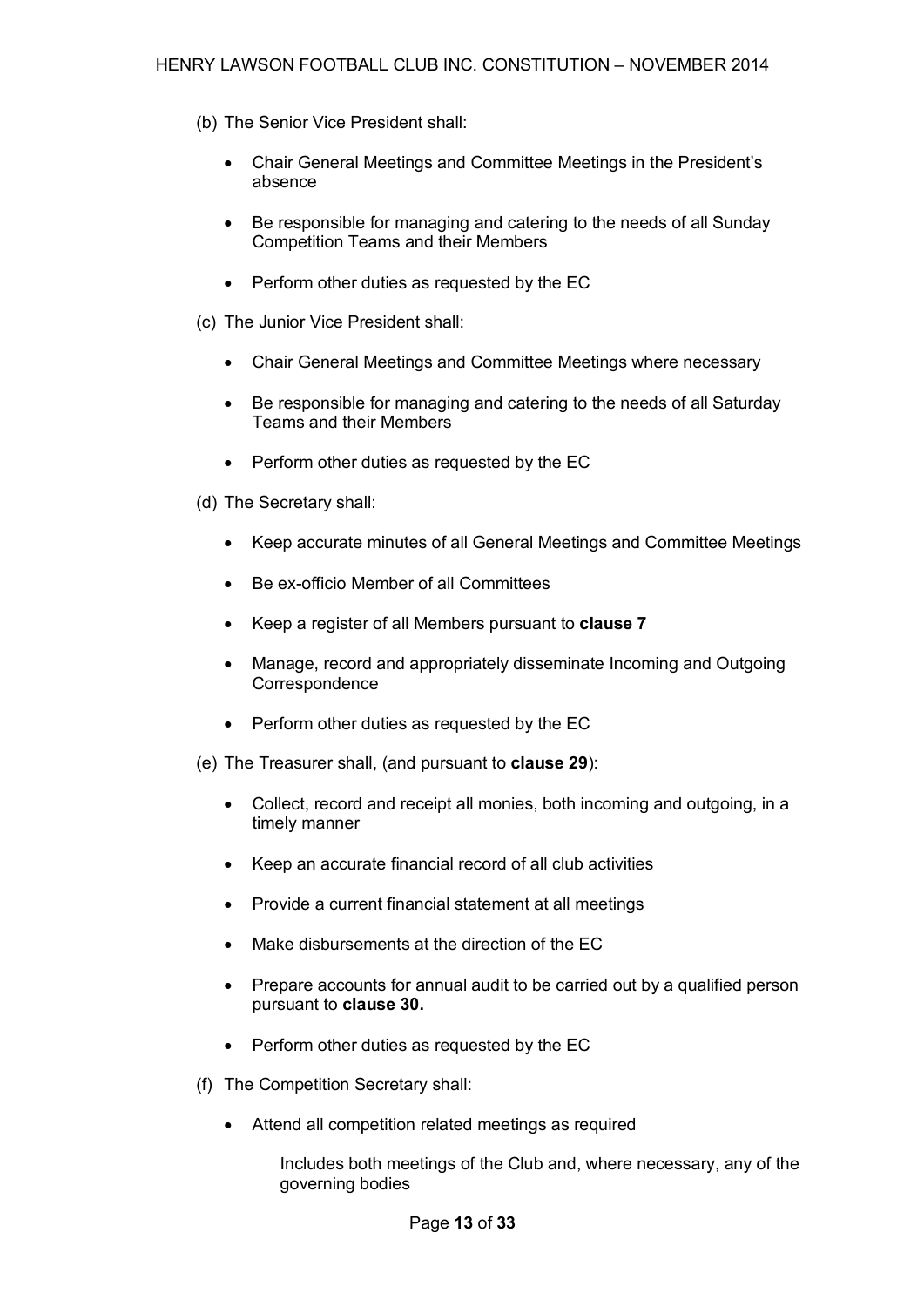- Appropriately disseminate information from such meetings
- Forward all results to the appropriate governing body in a timely manner
- Perform other duties as requested by the EC
- (g) The Registrar shall:
	- Attend all registration related meetings as required
		- Includes both meetings of the Club and, where necessary, any of the governing bodies
	- Keep accurate records of all registered players
	- Assist the Competition Secretary where required
	- Perform other duties as requested by the EC

## **15. ELECTED POSITIONS**

#### **15.1 Officiation at Election**

- (a) The EC shall appoint a Returning Officer to officiate over the election process.
- (b) The EC shall appoint a Scrutineer to assist the Returning Officer.
- (c) The Returning Officer and the Scrutineer shall not be related and shall not intend to stand for any elected position.
- (d) Where a person related to either the Returning Officer or the Scrutineer is nominated for an elected position, the Returning Officer or Scrutineer must notify the Members present.
	- In such instance, the Members may choose to have a second Scrutineer appointed for that nomination.

## **15.2 Nomination for Committee Positions**

- (a) Nominations for elected positions shall be called for at the annual general meeting as laid out in **clause 21.**
- (b) The appointed Returning Officer will call for nominations from the attending Members. Nominations will be called for positions in the same order as they appear in **clause 14.1(b)**.
- (c) When calling for nominations, details of the duties of the positions shall also be provided.
- (d) Qualifications and job descriptions shall be determined by the EC and shall include but not be limited to the portfolio details as laid out in **clause 14.3**.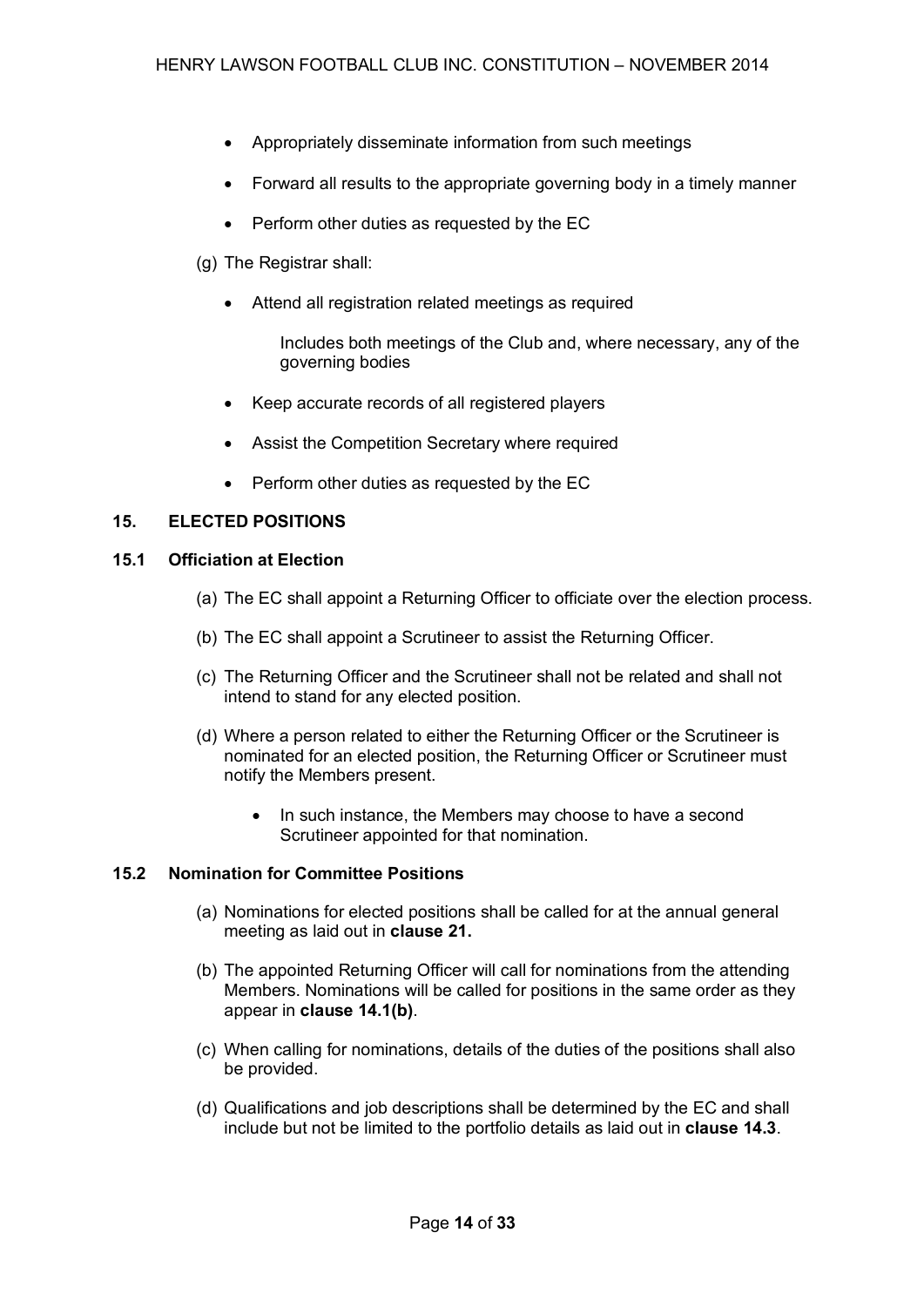- (e) To qualify for the position of Treasurer, the nominee may not reside with any other member of the EC during their term in office pursuant to **clause 15.4**.
- (f) Nominees for elected positions must declare any position they hold in any of the governing bodies.

## **15.3 Form of Nomination**

- (a) nominations may be submitted in writing seven (7) days prior to the AGM in such instance, the Secretary shall table these nominations during his/her report at the AGM before elected positions are made vacant for election.
- (b) nominations may be made at the AGM as per **clause 15.2**..
- (c) nominations may only be made by a current Member and must be seconded by another current Member.
- (d) nominees shall be asked if they accept the nomination.
- (e) the Returning Officer shall list the nominees who have accepted their nominations.

## **15.4 Election**

- (a) if only one nominee has accepted their nomination for the position they have been nominated for, they shall be declared elected only if approved by the majority of Members entitled to vote.
- (b) where multiple nominees have accepted nomination for the position they have been nominated for, a private ballot shall take place where the nominee with the most votes shall be declared elected.
	- In such instance, the Returning Officer shall display the list of nominees for the position pursuant to **clause 15.3(e)**.
	- All current Members present at the election and having the right to vote pursuant to **clause 5,** shall be given the means to vote for the nominees listed.

o pieces of paper and pens shall be available for this purpose.

- in the event of a tied vote, the tied nominees shall be given the opportunity to either step down from the nomination or have their names written onto separate pieces of paper, placed into an available container from which the Returning Officer or Scrutineer shall blindly draw one of the pieces of paper. The nominee named on that paper shall be declared elected.
- (c) If there are insufficient nominations received to fill all vacancies on the EC, or if a person is not approved by the majority of Members under **clause 15.3(a)**, the positions will be deemed casual vacancies under **clause 17.1**.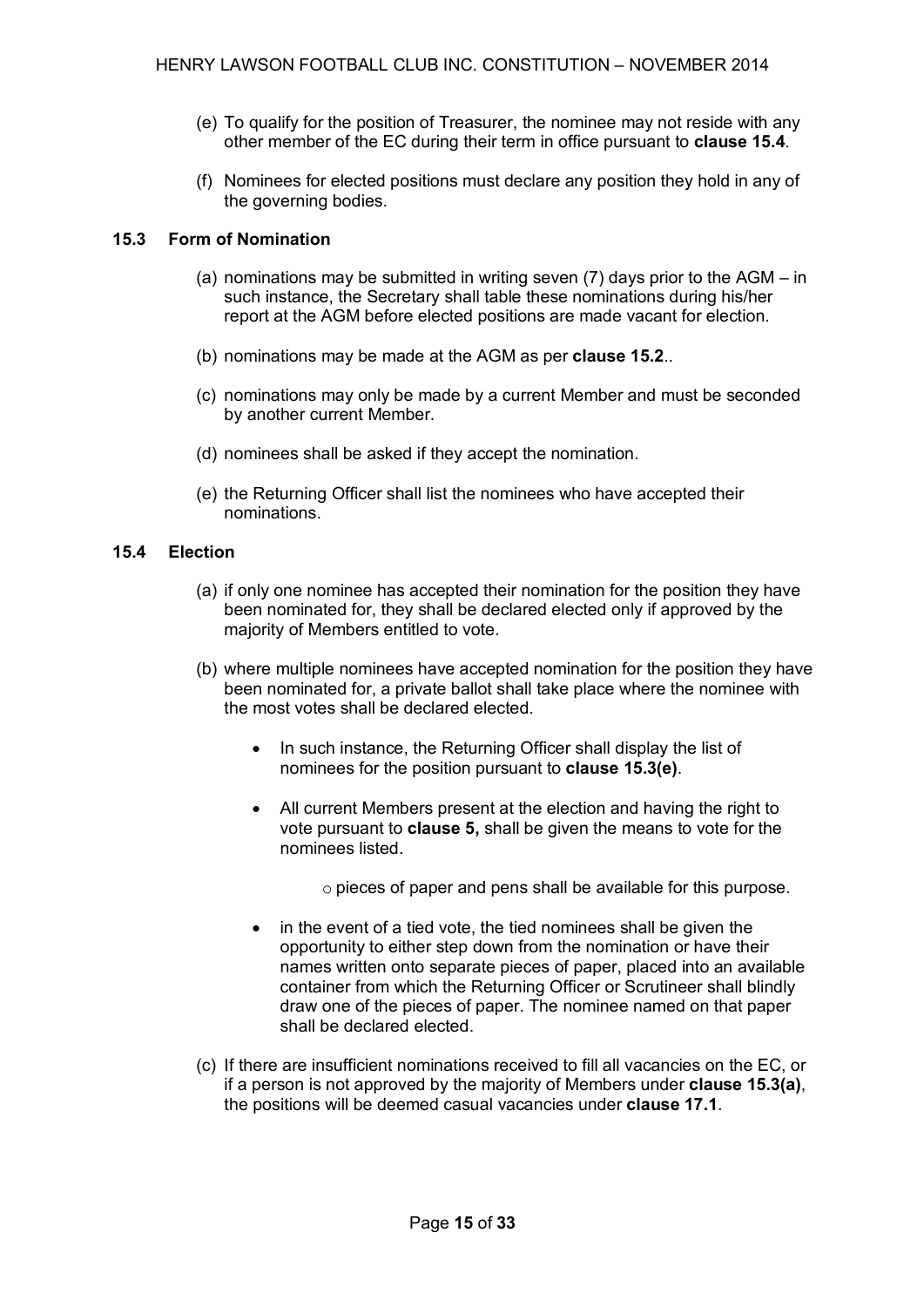#### **15.5 Term of Appointment for Elected Positions**

- (a) EC Members elected under **clause15** shall be elected for a term of one (1) year.
- (b) Subject to provisions in this Constitution relating to early retirement or removal of EC Members, elected EC Members shall remain in office from the conclusion of the annual general meeting at which the election occurred until the conclusion of the next annual general meeting.

#### **16. APPOINTED POSITIONS**

#### **16.1 Appointment to Mandatory Positions**

The EC shall appoint a Member to any positions which are mandated by law, regulations or governing bodies.

#### **16.2 Appointment of Auxiliary Committee Members**

- (a) The EC may, at their discretion, appoint current Members to positions on the Committee.
- (b) Such positions may be created as the EC deems necessary and include but are not limited to those laid out in **clause 14.1(d)** and **14.1(e)**.

#### **16.3 Term of Appointment for Auxiliary Committee Members**

- (a) The EC shall determine the term of appointment to Auxiliary Committee Positions.
- (b) The term of appointment shall not extend beyond the next AGM but appointees may be re-appointed by subsequent ECs at their discretion.
- (c) The EC may remove an appointee or wind up an auxiliary committee at their discretion.

#### **17. VACANCIES ON THE EXECUTIVE COMMITTEE**

#### **17.1 Casual Vacancies**

Any casual vacancy occurring in elected positions may be filled by the remaining EC Members from among appropriately qualified current club Members as laid out in **clause 5.1**. Any casual vacancy may only be filled for the remainder of the term of appointment laid down in **clause 15.5**.

#### **17.2 Grounds for Termination of an EC Member**

In addition to the circumstances in which the office of an EC Member becomes vacant by virtue of the Act, the office becomes vacant if the EC Member:

- (a) dies
- (b) becomes of unsound mind or a person whose person or estate is liable to be dealt with in any way under the law relating to mental health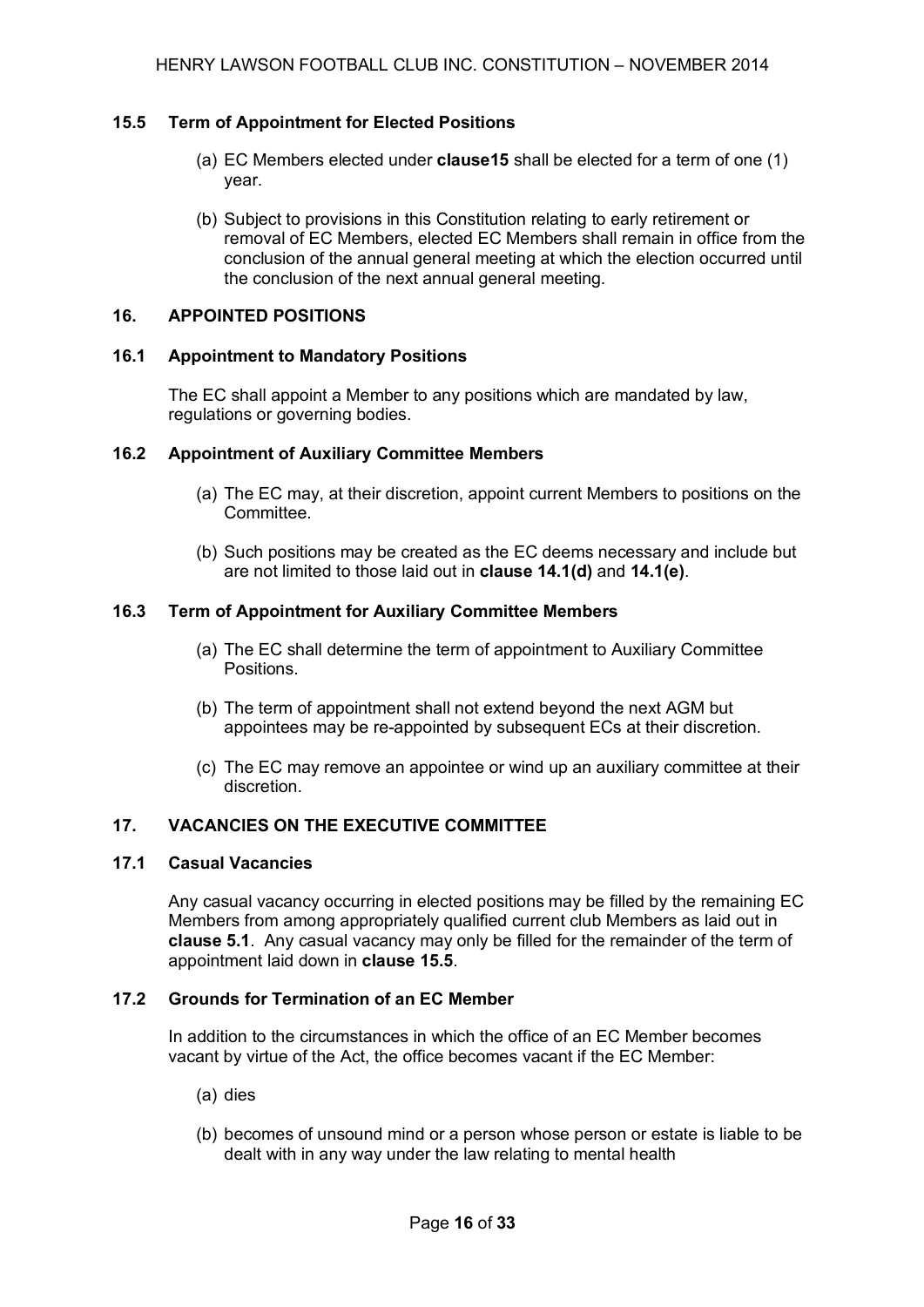- (c) resigns from office in writing to the Club
- (d) is absent without the consent of the EC from meetings of the Committee held during a period of three (3) months
- (e) holds any office of employment with the Club without the approval of the EC
- (f) is directly or indirectly interested in any contract or proposed contract with the Club and fails to declare the nature of that interest
- (g) in the opinion of the EC (but subject always to this Constitution):
	- i. has acted in a manner unbecoming or prejudicial to the Objects and interests of the Club
	- ii. has brought the Club into disrepute
- (h) breaches the privacy of a Member or the confidentiality of Committee business
- (i) is removed by Special Resolution; or
- (j) would otherwise be prohibited from being a director of a corporation under the Corporations Act 2001 (Cth.).

#### **17.3 Terminated EC Members**

- (a) Where an EC Member has been terminated under **clause 17.2**, they shall, from that time forward, be deemed ineligible to hold any position in the Club other than Individual Member for a minimum of one (1) year, such term to be set by the EC and notified to the terminated EC Member in their final letter of termination.
- (b) Where such EC Member's grounds for termination were not pursuant to **clause 17.2(a) , 17.2(f), 17.2(g) or 17.2(h)**, and provided that the grounds for termination no longer exist, they may apply to the EC to be made eligible for future elected positions so long as the term of their original termination as laid down in **clause 17.3(a)** has been served.
- (c) Such application must be received by the Secretary at least forty-five (45) days prior to an AGM.
- (d) The EC shall give due consideration to the request and shall reply to the applicant with their decision at least fourteen (14) days prior to the AGM.
- (e) If the application is denied, the applicant may notify the Secretary in writing, and at least seven (7) days prior to the AGM, that they wish their application to be added to the agenda for the AGM.
	- in such instance, the applicant and the EC will, in turn, address the reason for the applicant's request and the EC's subsequent denial of that request.
	- the matter shall then be resolved by the Members in attendance with a show of hands for and against the applicant's request.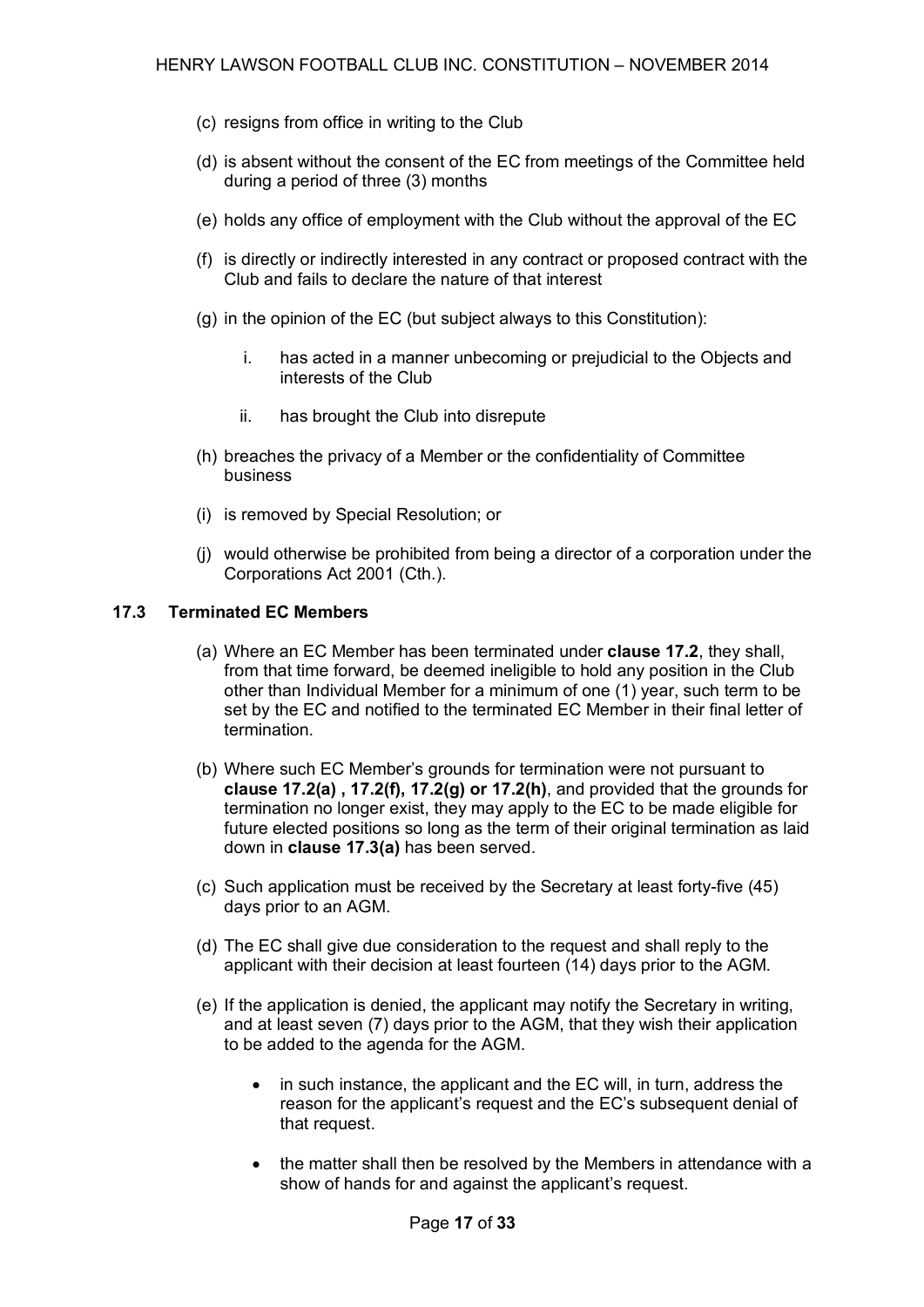• where the request has a 60% majority vote, the applicant shall be considered eligible for elected positions from that time.

**NOTE:** Appeals as detailed in **clause 17.3(e)** may only be brought before the Members at an AGM – as a Member can only be elected to a position at the AGM, it is not reasonable to request that such an appeal be heard at a Special General Meeting.

## **17.4 Executive Committee May Act**

In the event of a casual vacancy or vacancies in the office of an elected position or positions, the remaining EC Members may act.

However, if the number of remaining EC Members is not sufficient to constitute a quorum pursuant to **clause 18.4** at a meeting of the EC, they may act only for the purpose of increasing the number of EC Members to a number sufficient to constitute a quorum.

## **18. MEETINGS OF THE EXECUTIVE COMMITTEE**

## **18.1 Executive Committee to Meet**

- (a) The EC shall meet at least monthly between January and October for the dispatch of business (and shall meet at least as often as is required under the Act).
- (b) Subject to this Constitution, it may adjourn and otherwise regulate its meetings as it thinks fit.
- (c) An EC Member may at any time convene a meeting of the EC within reasonable time.
- (d) The EC may, at their discretion, invite Auxiliary Committee Members to attend EC meetings.
- (e) The EC may, at their discretion, invite Auxiliary Committee Members to vote on issues addressed at EC meetings.

# **18.2 Decisions of Executive Committee**

- (a) Subject to this Constitution, questions arising at any meeting of the EC shall be decided by a majority vote and a determination of a majority of EC Members shall for all purposes be deemed a determination of the EC.
- (b) All EC Members shall have one vote on any question.
- (c) Where the EC has exercised its discretion under **clauses 18.1(d) and 18.1(e)**, Auxiliary Committee Members shall also have one vote on any question.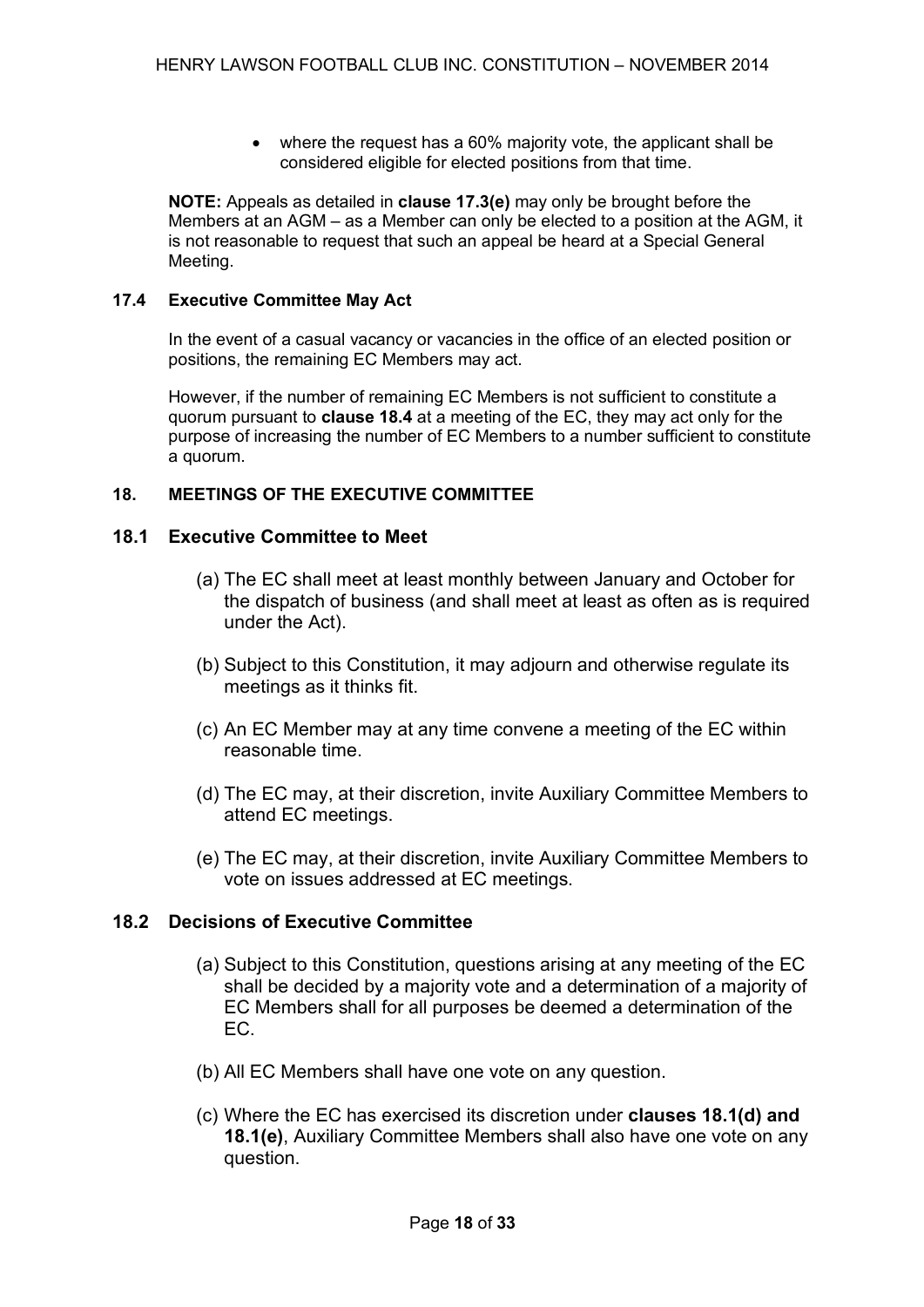# **18.3 Resolutions Not in Meeting**

- (a) A resolution in writing that has been signed or assented to by means of electronic communication by all the directors for the time being present in Australia shall be as valid and effectual as if it had been passed at a meeting of directors duly convened and held. Any such resolution may consist of several documents in like form each signed by one or more of the directors.
- (b) Without limiting the power of the EC to regulate its meetings as it thinks fit, a meeting of the EC may be held where one or more of the EC Members is not physically present at the meeting, provided that:
	- i. All persons participating in the meeting are able to communicate with each other effectively, simultaneously and instantaneously whether by means of telephone or other form of communication.
	- ii. Notice of the meeting is given to all the EC Members entitled to notice in accordance with the usual procedures agreed upon or laid down from time to time by the EC or this Constitution. The notice will specify that EC Members are not required to be present in person.
	- iii. If a failure in communications prevents **clause 18.3(b)(i)** from being satisfied by the number of directors which constitutes a quorum, and none of such directors are present at the place where the meeting is deemed by virtue of the further provisions of this rule to be held, then the meeting shall be suspended until **clause 18.3(b)(i)** is satisfied again. If such condition is not satisfied within fifteen minutes from the interruption, the meeting shall be deemed to have been terminated or adjourned.
	- iv. Any meeting held where one or more of the EC Members is not physically present shall be deemed to be held at the place specified in the notice of the meeting, provided an EC Member is there present. If no EC Member is there present, the meeting shall be deemed to be held at the place where the chairperson of the meeting is located.

# **18.4 Quorum at Meetings**

A minimum of four (4) of the EC Members as laid out in **clause 14.1(b)** must be present at any EC Meeting to constitute a quorum.

# **18.5 Notice of Meetings**

Unless all EC Members agree to hold a meeting at shorter notice (which agreement shall be sufficiently evidenced by their apology or presence) not less than fourteen (14) days written notice of the meeting of the EC shall be given to each EC Member. The agenda shall be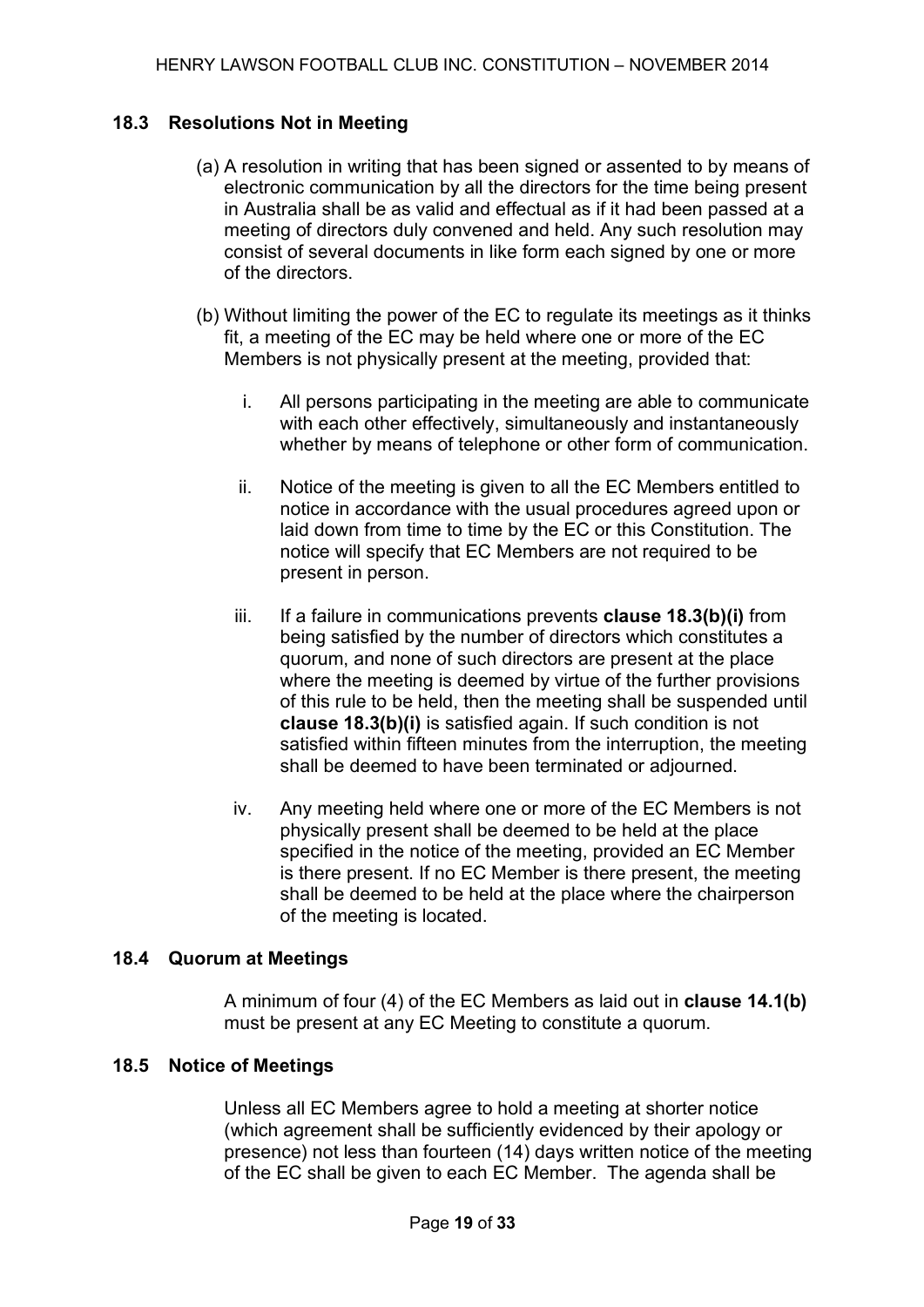forwarded to each EC Member not less than twenty-four (24) hours prior to such meeting.

# **18.6 Chairperson**

- (a) As laid out in **clause 14.3**, the President shall be the chairperson of any EC meeting or General Meeting at which he is present.
- (b) If the President is not present, or is unwilling or unable to preside at an EC Meeting the remaining Senior or Junior Vice President shall act as chairperson at that meeting.
- (c) Alternatively, the EC Members shall appoint one of the EC Members present to preside as chair for that meeting only.

# **18.7 Conflict of Interest**

- (a) An EC Member shall declare his interest in any contractual, selection, disciplinary, or financial matter in which a conflict of interest arises or may arise.
- (b) He shall, unless otherwise determined by the EC, absent himself from discussions of such matters and shall not be entitled to vote in respect of such matters.
- (c) If the EC Member casts a vote, the vote shall not be counted.
- (d) In the event of any uncertainty as to whether it is necessary for an EC Member to absent himself from discussions and refrain from voting, the issue should be immediately determined by vote of the EC.
- (e) If this is not possible, the matter shall be adjourned or deferred.

# **18.8 Disclosure of Interests**

The nature of the interest of an EC Member must be declared at the meeting of the EC at which the relevant matter is first taken into consideration, if the interest then exists.

In any other case, the interest should be revealed to the EC at the next meeting of the EC.

If an EC Member becomes interested in a matter after it is made or entered into, the declaration of the interest must be made at the first meeting of the EC held after the EC Member becomes interested.

All disclosed interests must also be disclosed to each annual general meeting in accordance with the Act.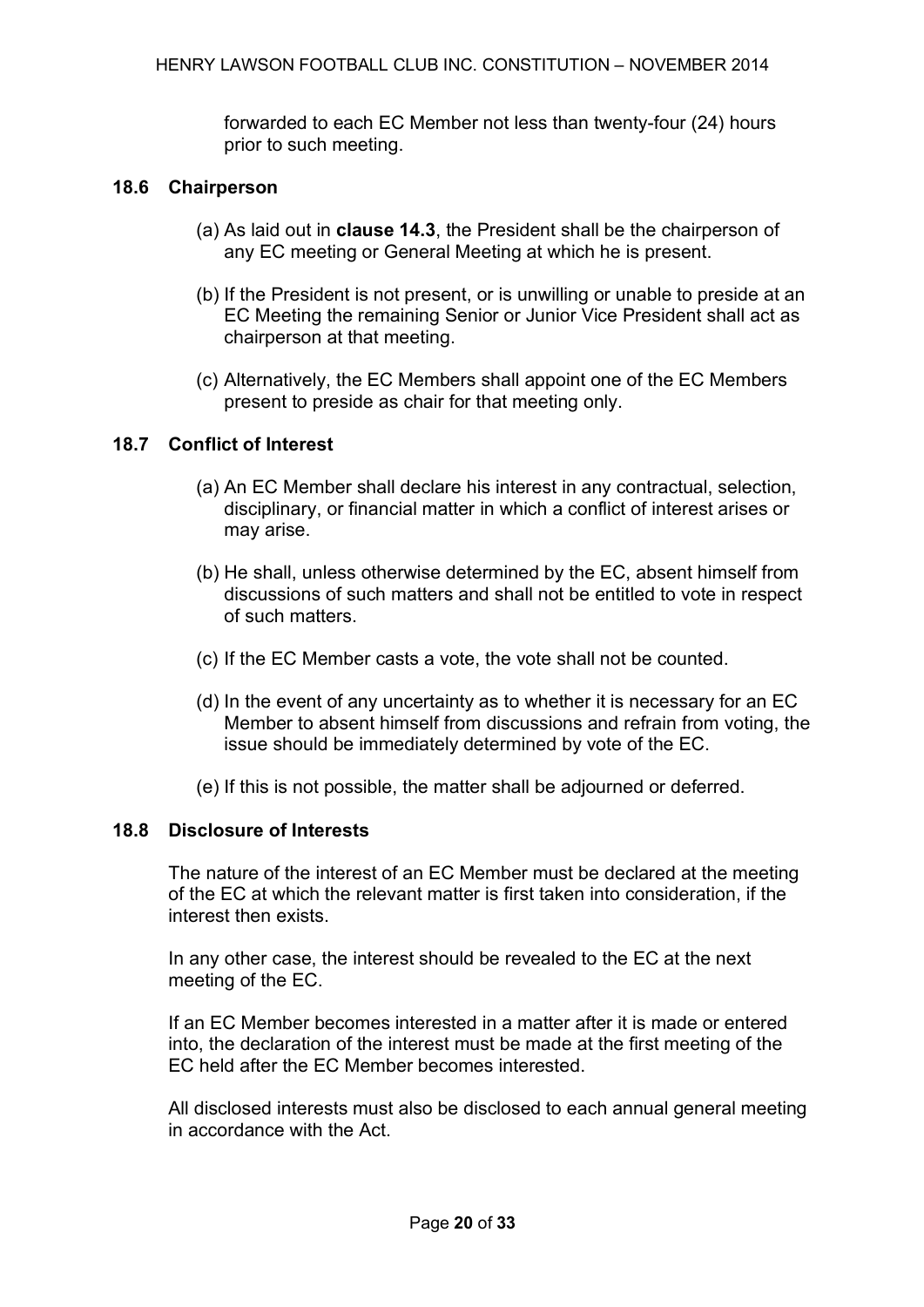# **18.9 General Disclosure**

A general notice stating that an EC Member is a Member of any specified firm or company and that he is 'interested' in all transactions with that firm or company is sufficient declaration under **clause 18.8**.

After the distribution of the general notice, it is not necessary for the EC Member to give a special notice regarding any particular transaction with that firm or company.

## **18.10 Recording Disclosures**

Any declaration made, any disclosure or any general notice given by a director in accordance with **clauses 18.7, 18.8** and/or **18.9** must be recorded in the minutes of the relevant meeting.

## **19. DELEGATIONS**

## **19.1 Executive Committee May Delegate Functions**

The EC may, by instrument in writing, create, establish or appoint special committees, Individual officers and consultants to carry out specific duties and functions.

It will determine what powers these committees are given. In exercising its power under this clause, the EC must take into account broad stakeholder involvement.

# **19.2 Delegation by Instrument**

In the establishing instrument, the EC may delegate such functions as are specified in the instrument, other than:

- (a) this power of delegation; and
- (b) a function imposed on the EC by the Act, any other law, this Constitution, or by resolution of the Club in a General Meeting.

# **19.3 Delegated Function Exercised in Accordance with Terms**

A function, the exercise of which has been delegated under this clause, may, while the delegation remains unrevoked, be exercised from time to time in accordance with the terms of the delegation.

# **19.4 Procedure of Delegated Entity**

The procedures for any entity exercising delegated power shall, subject to this Constitution and with any necessary or incidental amendment, be the same as that applicable to meetings of the EC under **clause 18**.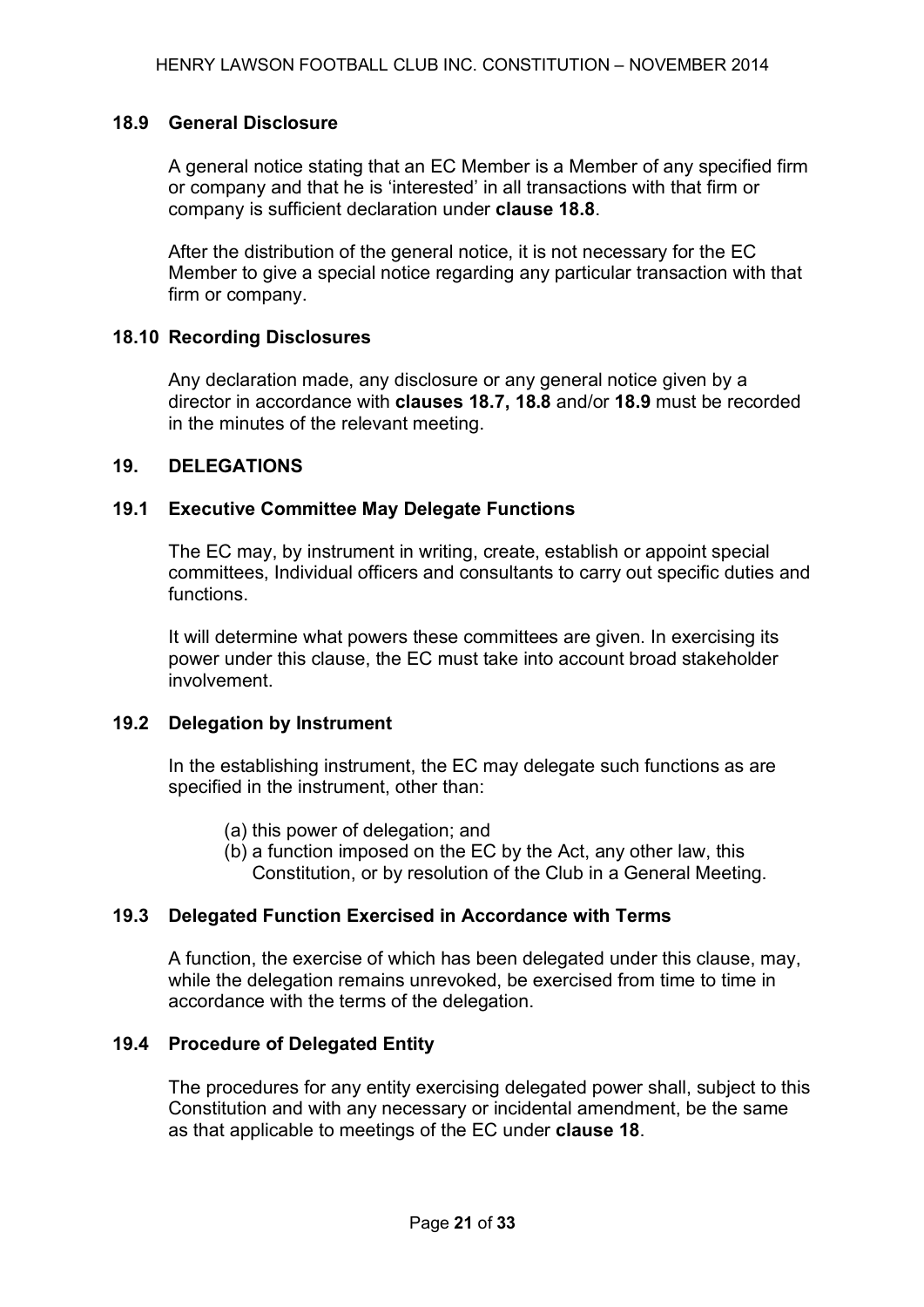The entity exercising delegated powers shall make decisions in accordance with the Objects, and it shall promptly provide the EC with details of all material decisions.

The entity shall also provide any other reports, minutes and information required by the EC.

# **19.5 Delegation May Be Conditional**

A delegation under this clause may be made subject to certain conditions or limitations regarding the exercise of any function. These may be specified in the delegation.

# **19.6 Revocation of Delegation**

At any time the EC may, by instrument in writing, revoke wholly or in part any delegation made under this clause. It may amend or repeal any decision made by a body or person under this clause.

# **20. SEAL**

# **20.1 The Club Seal**

- (a) The Club may have a Seal upon which its corporate name shall appear in legible characters.
- (b) The Seal shall not be used without the express authorisation of the Board. Every use of the Seal shall be recorded in the Club's minute book. Two directors must witness every use of the Seal, unless the Board determines otherwise.
- (c) Where the Club has such a Seal, a Register must be kept recording it's use.

# **21. ANNUAL GENERAL MEETING**

- (a) The Club's annual general meeting shall be held in accordance with the Act and this Constitution. It should be held on a date and at a venue determined by the EC.
- (b) All General Meetings other than the annual general meeting shall be special General Meetings and shall be held in accordance with this Constitution.

# **22. SPECIAL GENERAL MEETINGS**

# **22.1 Special General Meetings May be Held**

(a) The EC may, whenever it thinks fit, convene a special general meeting.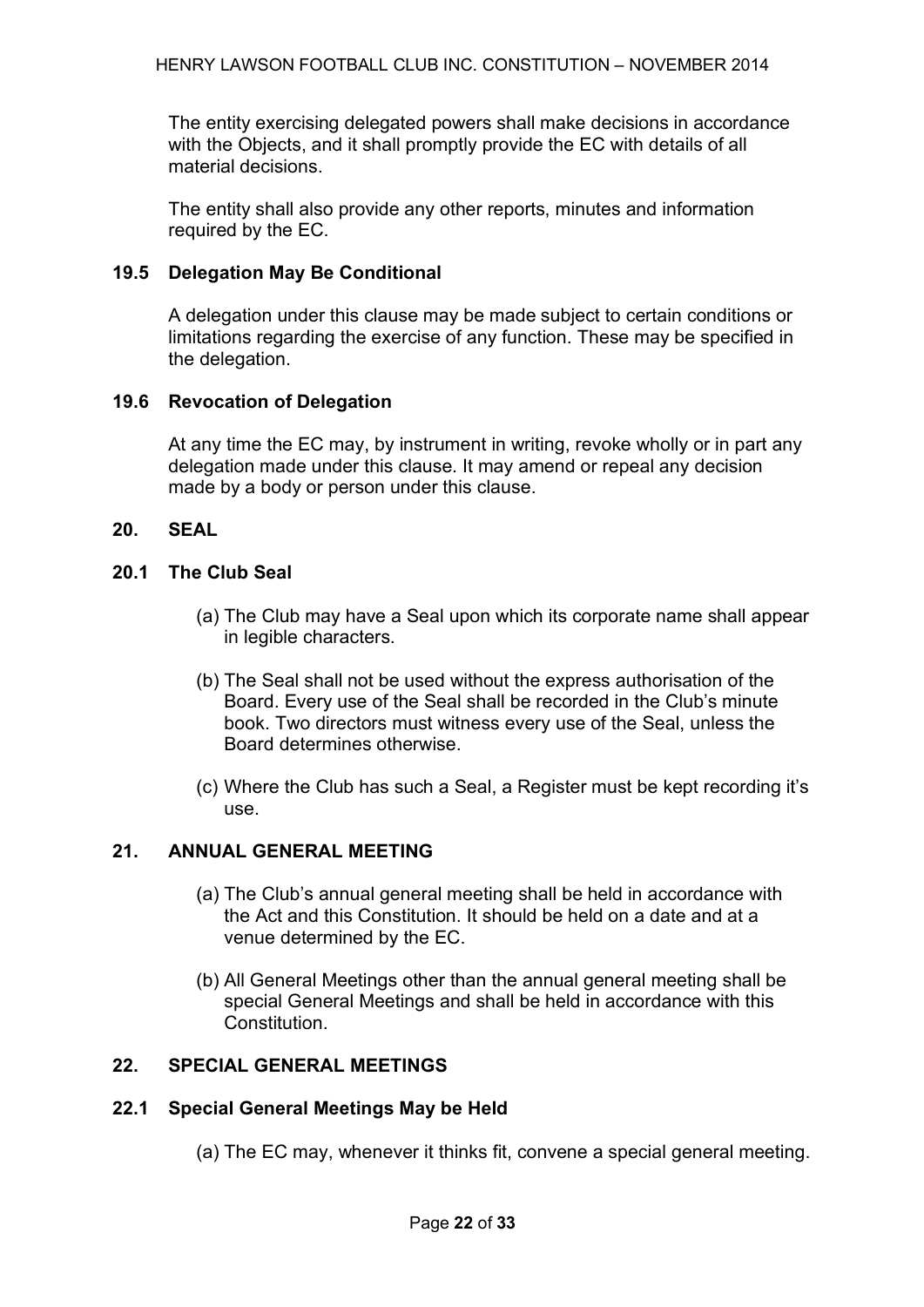(b) When, but for this clause, more than fifteen months elapses between annual general meetings, the EC shall convene a special general meeting before the expiration of that period.

# **22.2 Requisition of Special General Meetings**

- (a) The secretary will convene a special general meeting when ten per cent of eligible Members (no less) submit a requisition in writing.
	- In this instance, a Member shall be eligible to add their name to such requisition so long as they have been a Member on the Register, pursuant to **clause 7.** since the last AGM or for more than ninety (90) days whichever is longer.
- (b) The requisition for a special general meeting shall state the object(s) of the meeting, be signed by the Members making the requisition and be sent to the Club. The requisition may consist of several documents in a like form, each signed by one or more of the Members making the requisition.
- (c) If the EC does not cause a special general meeting to be held one month after the date in which the requisition is sent to the Club, the Members making the requisition, or any of them, may convene a special general meeting to be held no later than three months after that date.
- (d) A special general meeting convened by Members under this Constitution shall be convened in the same manner, or as close as possible, as those convened by the EC.

# **23. NOTICE OF GENERAL MEETING**

- (a) Notice of every General Meeting shall be given to every Life Member and Individual Member entitled to receive notice.
	- i. Notices shall, in the first instance, be sent via electronic means to the mobile phone or email address appearing in the Club's Register as per **clauses 7.1(b)** and **7.1(c)**.
	- ii. Where a Member on the Register has not provided a mobile phone number or email address, that member shall be notified via posted letter to their street address recorded on the register.
- (b) A notice of a General Meeting shall specify the place, day and hour of the meeting and shall state the business to be transacted at the meeting.
- (c) At least twenty-one (21) days' notice of a General Meeting shall be given to those Members entitled to receive notice, together with: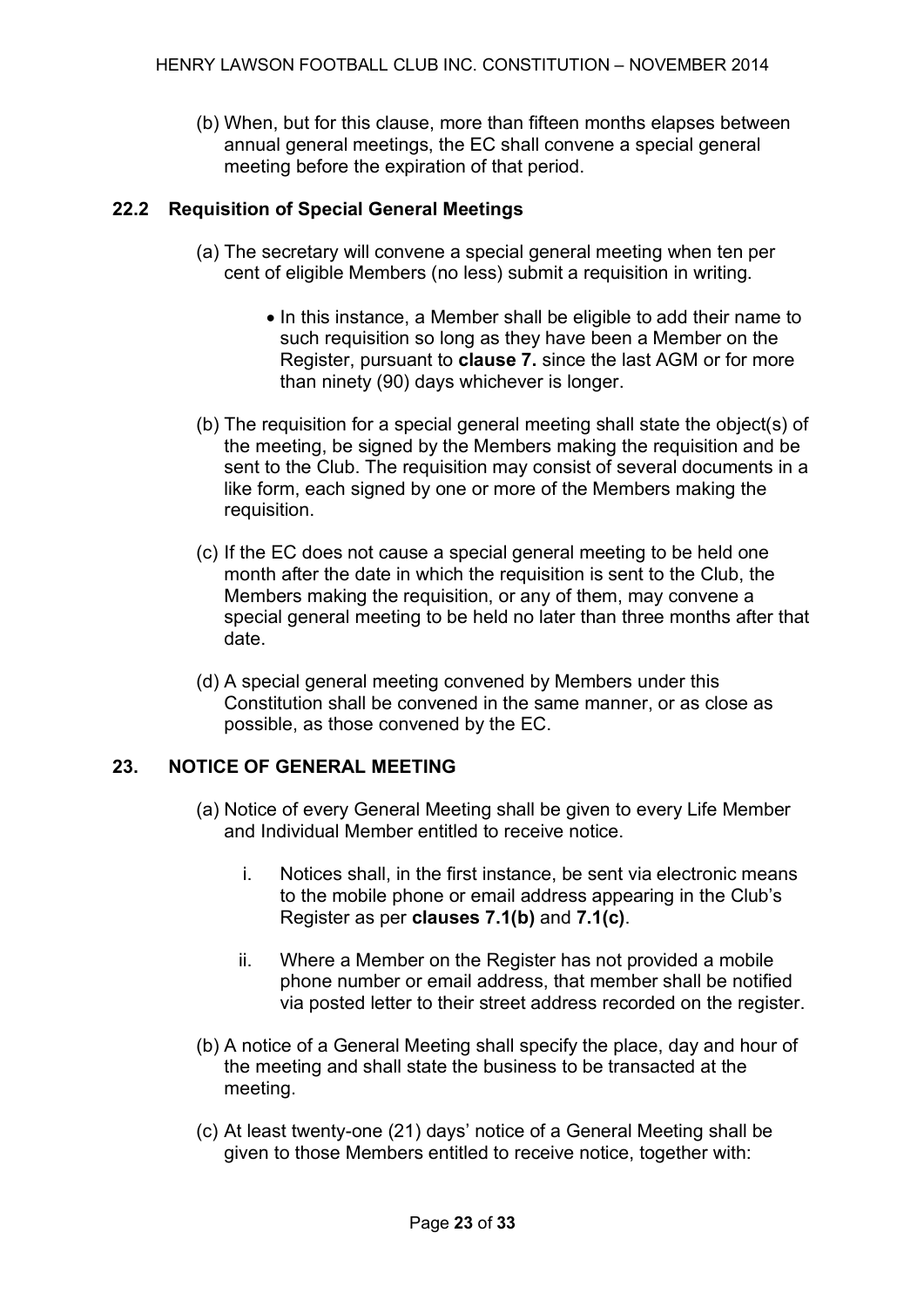- i. the agenda for the meeting; and
- ii. any notice of motion received from Members entitled to vote.
- (d) Notice of every general meeting shall be given in the manner authorised in **clause 37**.

# **24. BUSINESS**

- (a) The business to be transacted at the annual general meeting includes the consideration of accounts and the reports of the EC Members and auditor, the election of EC Members for the next term under this **Constitution**
- (b) All business that is transacted at a general meeting and at an annual general meeting, with the exception of those matters set down in **clause 24(a)**, shall be special business.
- (c) No business other than that stated on the notice for a general meeting shall be transacted at that meeting.

# **25. NOTICES OF MOTION**

Members entitled to vote may submit notices of motion for inclusion as special business at a general meeting. All notices of motion must be submitted in writing to the Club no less than thirty-five days (excluding receiving date and meeting date) prior to the general meeting.

# **26. PROCEEDINGS AT GENERAL MEETINGS**

# **26.1 Quorum**

No business shall be transacted at any general meeting unless a quorum is present at the time when the meeting proceeds to business. A quorum for General Meetings of the Club shall be at least twenty-five (25) Members.

## **26.2 Chairperson to Preside**

The President of the EC shall, subject to this Constitution, preside as chair at every general meeting except:

- (a) in relation to any election for which the chairperson is a nominee; or
- (b) where a conflict of interest exists.

If the President is not present, or is unwilling or unable to preside, the delegates present shall appoint another EC Member to preside as chairperson for that meeting only.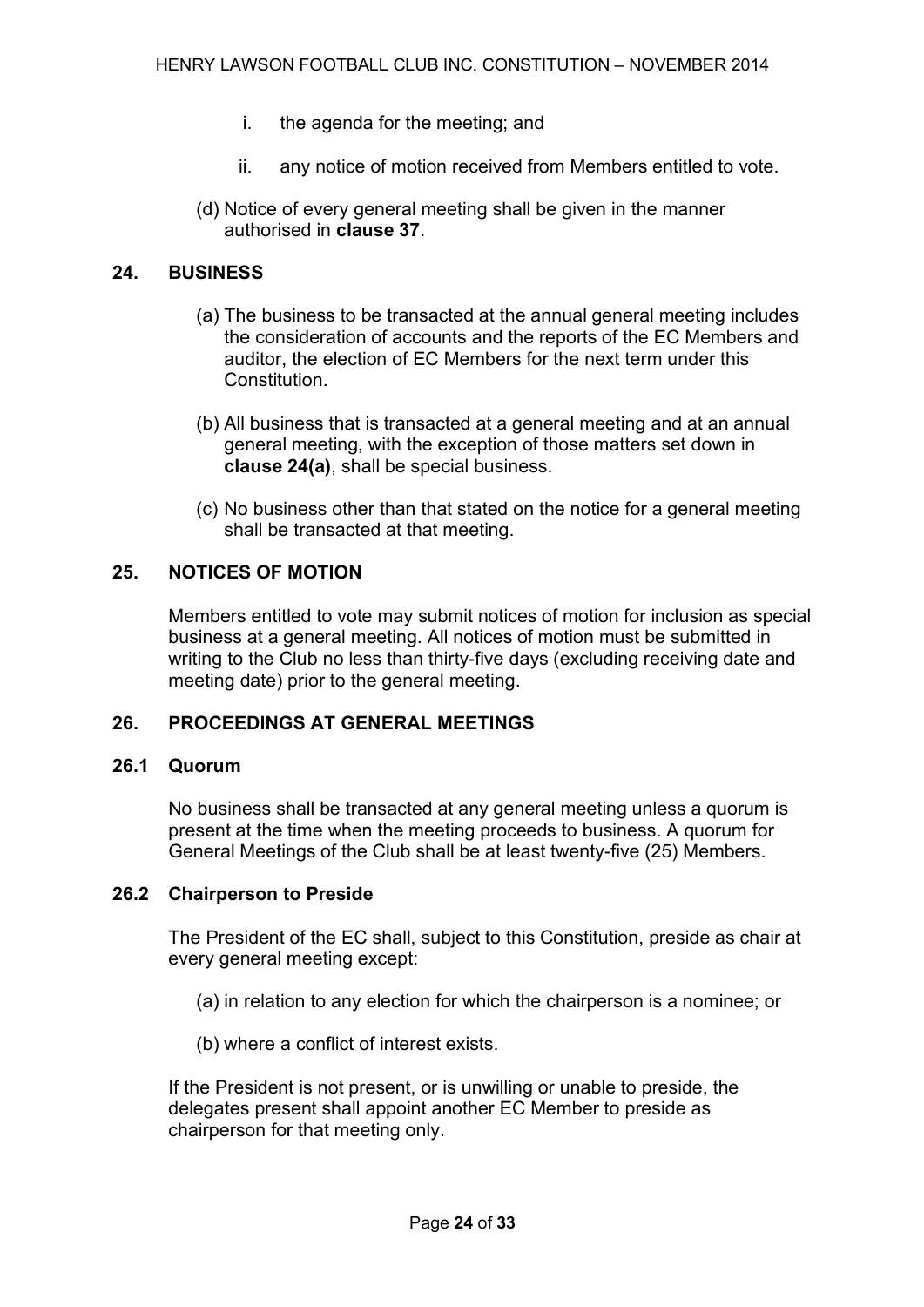# **26.3 Adjournment of Meeting**

- (a) If within half an hour from the time appointed for the meeting a quorum is not present, the meeting shall be adjourned until the same day in the next week at the same time and place or to a date, time or place determined by the chairperson.
	- If at the adjourned meeting a quorum is not present within half an hour from the time appointed for the meeting, the meeting will lapse.
- (b) The chairperson may, with the consent of any meeting at which a quorum is present, and shall, if so directed by the meeting, adjourn the meeting from time to time and from place to place. No business shall be transacted at any adjourned meeting other than the business left unfinished at the meeting from which the adjournment took place.
- (c) When a meeting is adjourned for thirty days or more, notice of the adjourned meeting shall be given as in the case of an original meeting.
- (d) Except as provided in **clause 26.3(c)** it shall not be necessary to give any notice of an adjournment or the business to be transacted at any adjourned meeting.

# **26.4 Voting Procedure**

At any meeting a resolution put to the vote of the meeting shall be decided on a show of hands unless a poll is (before or on the declaration of the result of the show of hands) demanded by:

- (a) the chairperson; or
- (b) a simple majority of the Members.

## **26.5 Recording of Determinations**

Unless a poll is demanded under **clause 26.4**, the chairperson's declaration shall be conclusive evidence of the result of a resolution decided by a show of hands.

The declaration does not need to record the number of votes in favour of or against the resolution; the result of the resolution must be recorded in the minutes of the meeting.

# **26.6 Where Poll Demanded**

If a poll is duly demanded under **clause 26.4** it shall be taken in such a manner and either at once or after an interval or adjournment or otherwise as the chairperson directs.

The result of the poll shall be the resolution of the meeting.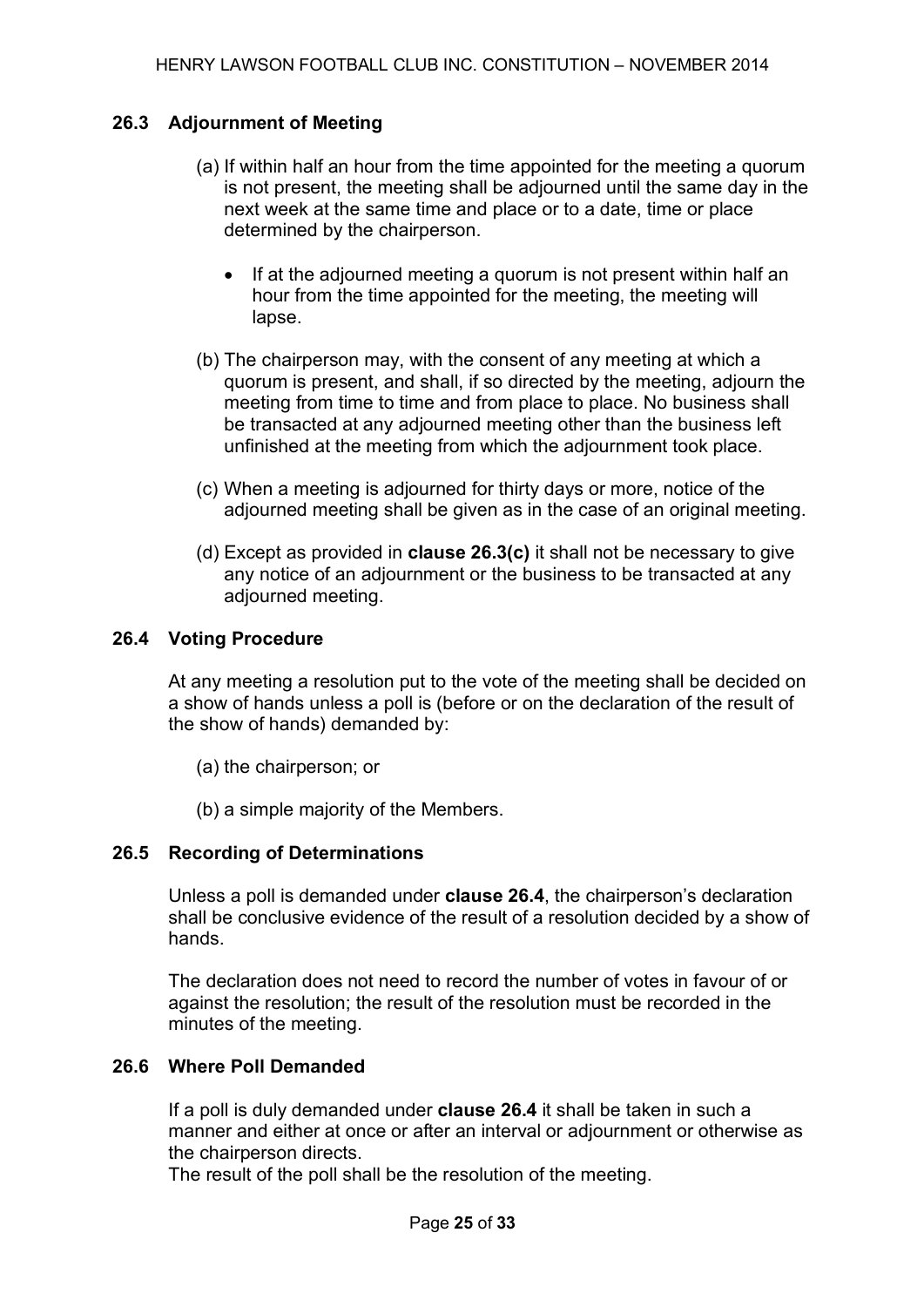# **27. VOTING AT GENERAL MEETINGS**

## **27.1 Members Entitled to Vote**

Each Individual Member shall be entitled to one vote at General Meetings. No other Member shall be entitled to vote but shall, subject to this Constitution, have and be entitled to exercise those rights set out in **clause 5.1**.

## **27.2 No Casting Vote**

No Member has a casting vote. If the motion cannot be decided by a simple majority then it shall be lost.

## **27.3 Proxy Voting**

Proxy voting shall not be permitted at all General Meetings.

## **27.4 Postal Voting**

No motion shall be determined by a postal ballot unless determined by the EC.

If the EC so determines, the postal ballot shall be conducted under the procedures set by the EC from time to time.

# **28. GRIEVANCE PROCEDURE**

- (a) The grievance procedure set out in this rule applies to disputes under these rules between a Member and:
	- i. another Member; or
	- ii. the Club.
- (b) The parties to the dispute must meet and discuss the matter in dispute, and, if possible, resolve the dispute within fourteen days after the dispute comes to the attention of all parties.
- (c) All such grievances shall be resolved within the Club pursuant to **clause 10(b)**.
- (d) The EC may prescribe additional grievance procedures in the Regulations consistent with this clause.
- (e) Where a Member has a grievance with a member or members of the EC, those EC Members shall not take part in determination of the resolution of the grievance.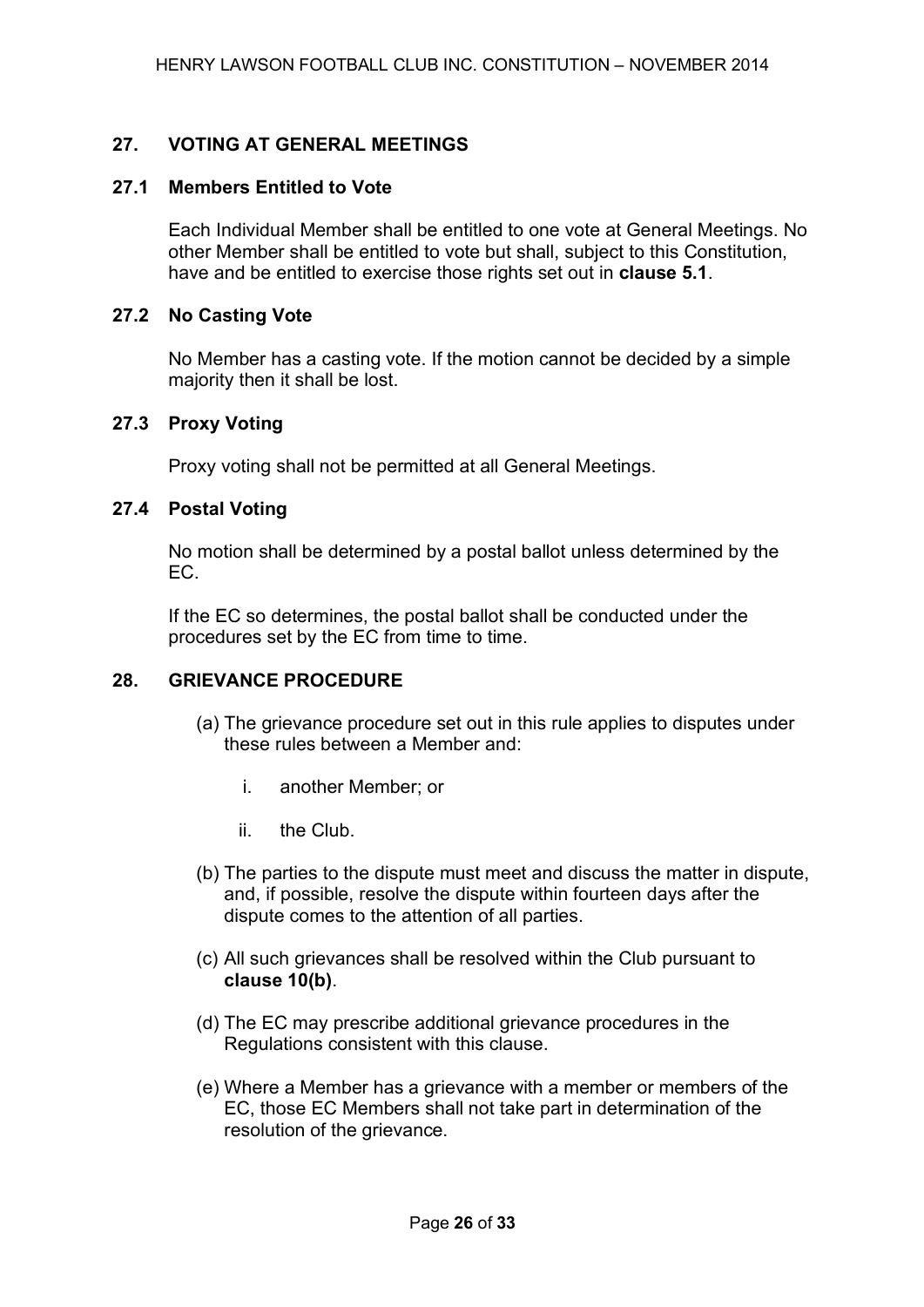- The EC Members involved shall still take part in the hearing for the purpose of giving evidence and defending their actions in relation to the grievance.
- Where the Member's grievance is with three (3) or more EC Members, active Life Members as defined in the dot point in **clause 5.2(c)iii**, shall be called upon to assist the remaining EC Members in giving all parties a fair hearing.
- (f) Resolution of the grievance is reached on the "balance of probability" principle.
	- This process is not run as in a court of law and does not rely on proof beyond reasonable doubt.
- (g) Where an aggrieved party is dissatisfied with the outcome of this procedure they may, pursuant to **clause 22.2**, submit a requisition for a Special General Meeting at which they shall appeal before the Members assembled at that meeting.
	- In such instance, the appellant shall pay a reasonable fee as determined by the EC in the Club's Regulations.
	- All minutes related to the grievance shall be made available to the Members seven (7) days prior to the meeting date.
	- The result of the appeal shall be determined by simple majority in a show of hands and shall be binding.
	- Should the appeal be upheld by the show of hands, the Members shall determine by a further show of hands, whether the fee paid by the appellant should be refunded in full, in part or not at all.
- (h) In accordance with **clause 26.3(a)**, where a quorum is not reached at the Special General Meeting and is still not reached at the time and date to which the Special General Meeting has been adjourned, the decision being appealed shall be deemed to be upheld.
	- in such instance, the appellant shall not be entitled to a refund, either in part or in full, of the fee paid; and
	- the appellant shall have no further grounds to appeal.

# **29. RECORDS AND ACCOUNTS**

# **29.1 Records**

The Club shall establish and maintain proper records and minutes concerning all of its transactions, business, meetings and dealings (including those of the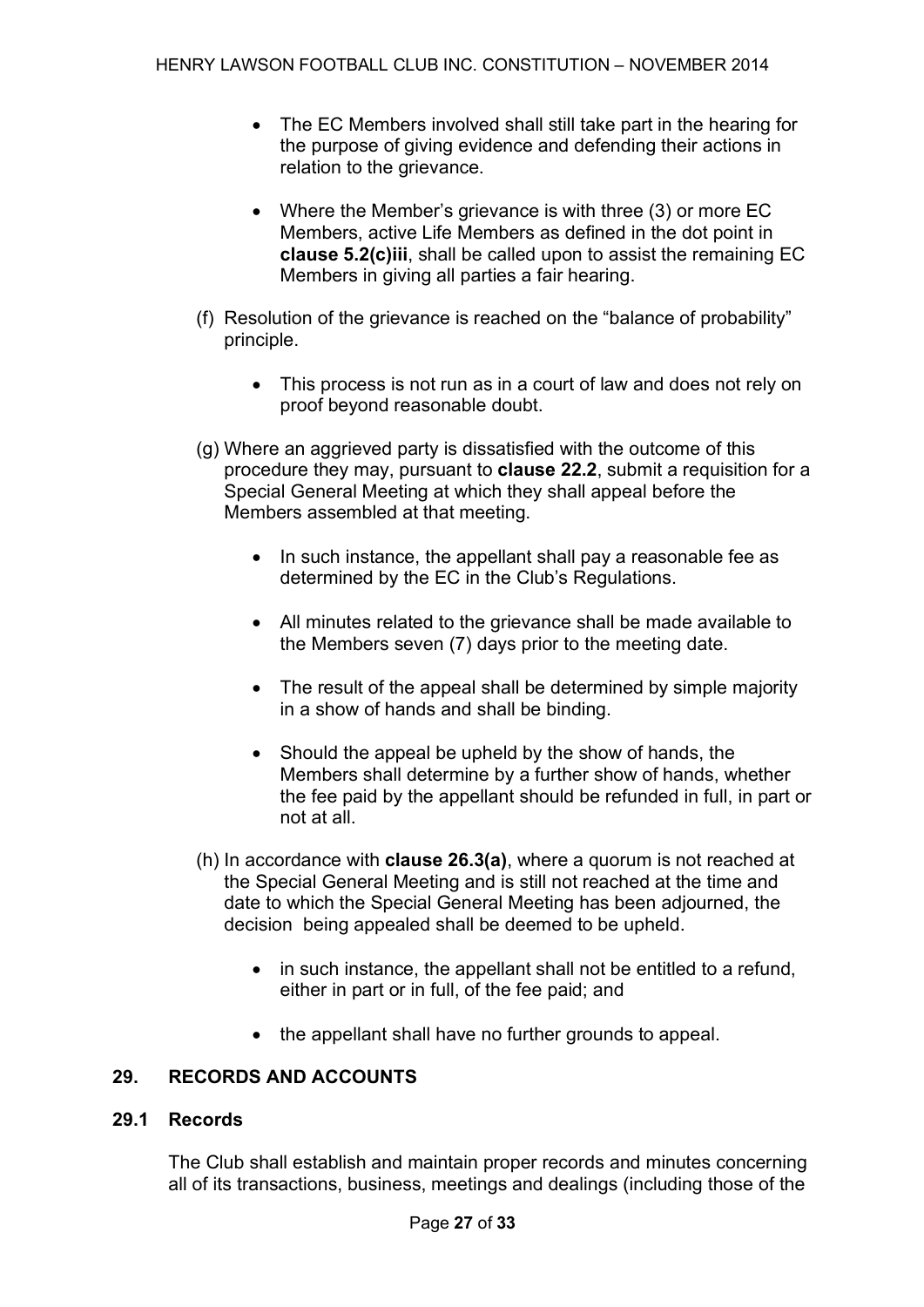Club and the EC). It shall produce these as appropriate at each EC or general meeting.

# **29.2 Records Kept in Accordance with the Act**

Proper accounting and other records shall be kept in accordance with the Act.

- (a) Records, minutes and decisions of the Club shall be kept in the care and control of the Secretary.
- (b) The records of financial account shall be kept in the care and control of the Treasurer.

# **29.3 Executive Committee to Submit Accounts**

The EC shall submit the Club's statements of account to the Members at the annual general meeting in accordance with this Constitution and the Act.

# **29.4 Accounts Conclusive**

The statements of account, when approved or adopted by an annual general meeting, shall be conclusive except when errors have been discovered within three months after such approval or adoption.

# **29.5 Accounts to be Made Available to Members**

- (a) The Secretary shall cause to be made available to all persons entitled to receive notice of annual general meetings in accordance with this Constitution, a copy of the statements of account, the Board's report, the auditor's report and every other document required under the Act (if any).
- (b) In recognition of the prevalence of electronic means of communication and in the interests of reducing wasted resources and landfill, such documents shall be made available electronically on the Clubs website.
- (c) Where a Member notifies the Secretary in writing that they have no access to a computer, the Secretary shall make a hard copy of the documents available to that Member.
	- Such notification to the Secretary must be made no later than seven (7) days after notification of the date of the meeting.
	- The hard copies shall be made available to that Member within seven (7) days of their notification to the Secretary.

# **29.6 Negotiable Instruments**

All cheques, promissory notes, bankers drafts, bills of exchange and other negotiable instruments shall be signed, drawn, accepted, endorsed or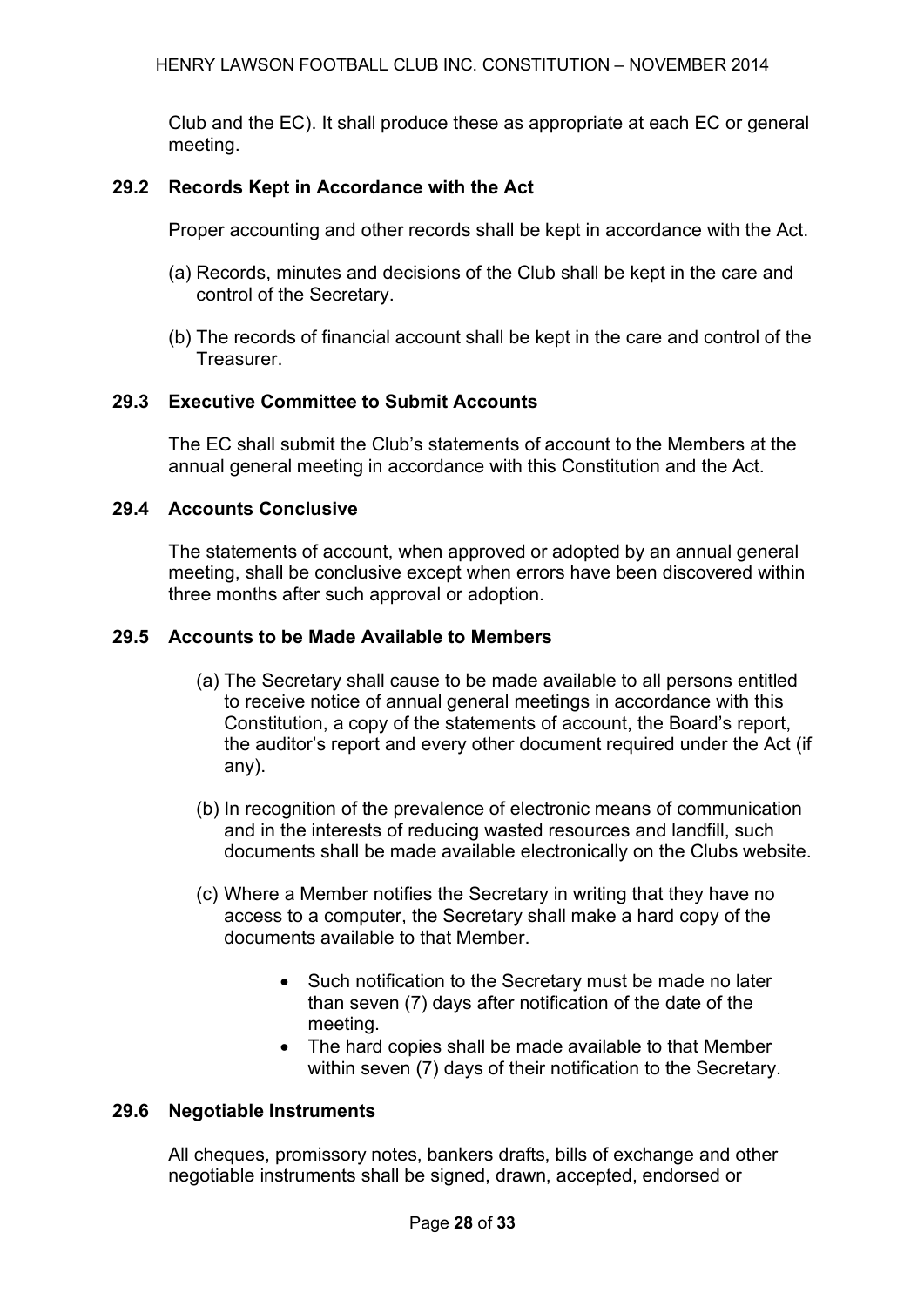otherwise executed, as the case may be, by any two duly authorised EC Members or in such other manner as the EC determines in the regulations.

# **29.7 Electronic Banking**

The EC may use electronic banking facilities. As this type of banking does not require dual authorisation by signatories, any such facilities must be set up in such a way that any transaction made electronically by an EC member causes an automated message to be sent to all EC Members.

## **30. AUDITOR**

(a) A properly qualified auditor or auditors shall be appointed by the EC.

- i. The auditor's duties shall be regulated in accordance with the Act.
- ii. If no relevant provisions exist under the Act the duties shall be regulated in accordance with the Corporations Act 2001 (Cth.) and generally accepted principles and/or any applicable code of conduct.
- iii. The auditor may be removed by the Club in a general meeting.
- iv. The Auditor(s) may be a Member of the Club but shall not be a member of the EC or family of a member of the EC.
- (b) The accounts of the Club shall be examined and the correctness of the profit and loss accounts and balance sheets ascertained by the appointed auditor or auditors at the conclusion of each financial year.

# **31. INCOME**

# **31.1 Income and Property**

Income and property of the Association shall be derived from such sources as the EC determines from time to time.

# **31.2 Application of the Income and Property**

The income and property of the Club shall be applied solely towards the promotion of the Objects.

# **31.3 Exclusions**

Except as prescribed in this Constitution or the Act:

(a) no portion of the income or property of the Club shall be paid or transferred, directly or indirectly, by way of dividend, bonus or otherwise to any Member.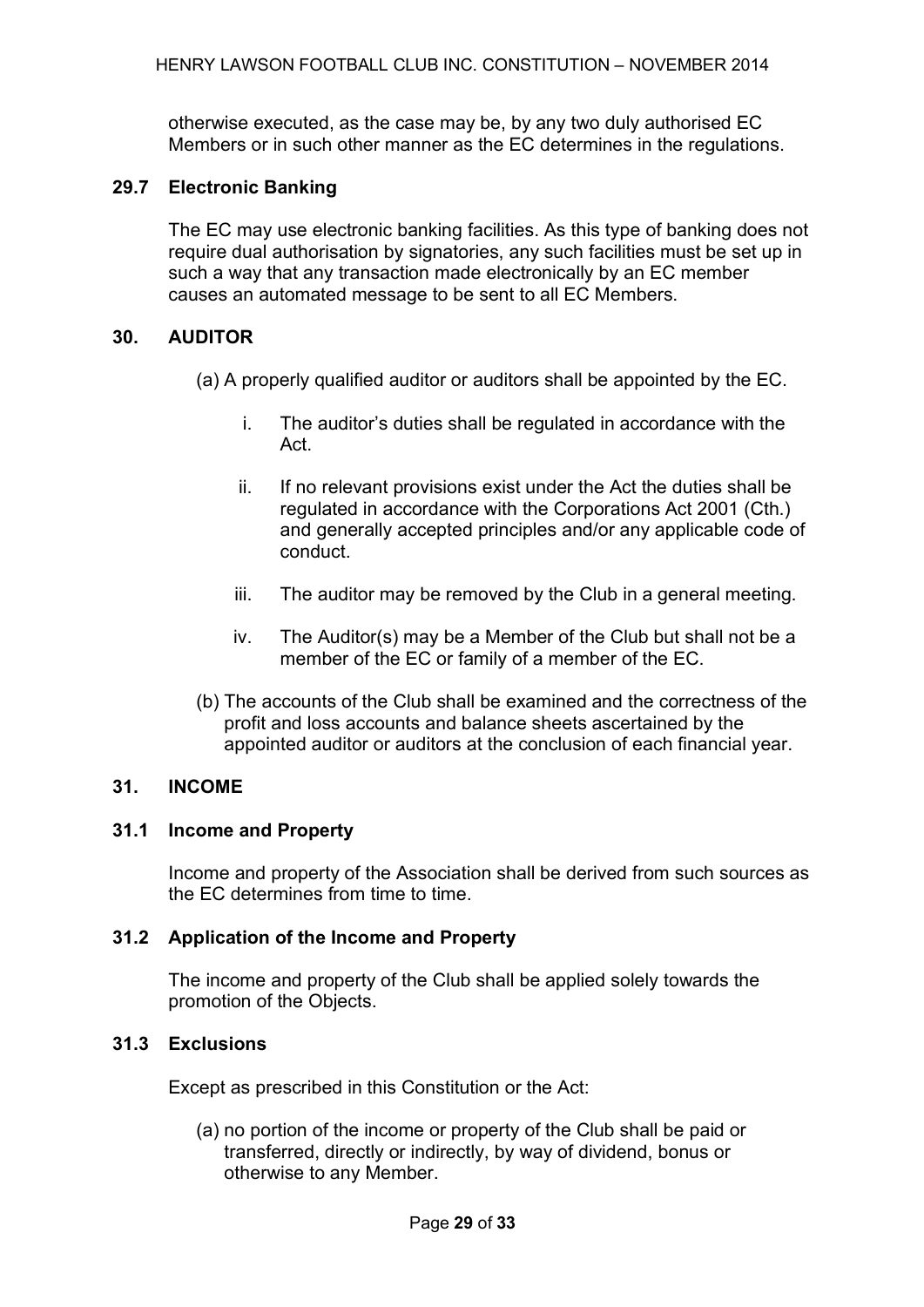(b) no remuneration or other benefit in money or money's worth shall be paid or given by the Club to any Member who holds any office of the Club.

# **31.4 Payments in Good Faith**

Payment in good faith of or to any Member can be made for:

- (a) any services actually rendered to the Club whether as an employee, director or otherwise
- (b) goods supplied to the Club in the ordinary and usual course of operation
- (c) interest on money borrowed from any Member
- (d) rent for premises demised or let by any Member to the Club; or
- (e) any out-of-pocket expenses incurred by a Member on behalf of the Club.

Nothing in **clauses 31.2** or **31.3** preclude such payments provided they do not exceed the amount ordinarily payable between ordinary commercial parties dealing at arm's length in a similar transaction.

## **31.5 Ex-gratia Payments**

Any Life or Individual Members as identified in **clauses 5.1** may, at the discretion of the EC, be nominated to receive an ex-gratia payment for services rendered to the Club.

Such nomination must be notified to Members as a motion on the agenda of the AGM and no such payment will be made unless a simple majority of Members present at the AGM votes in favour of the motion.

Voting may be by show of hands or private ballot at the discretion of the Chairperson.

# **32. WINDING UP**

- (a) Subject to this Constitution the Club may be wound up in accordance with the Act.
- (b) The liability of the Members of the Club is limited.
- (c) Every Member undertakes to contribute to the assets of the Club in the event of it being wound up while a Member, or within one year after ceasing to be a Member, for payment of the debts and liabilities of the Club contracted before the time at which they ceased to be a Member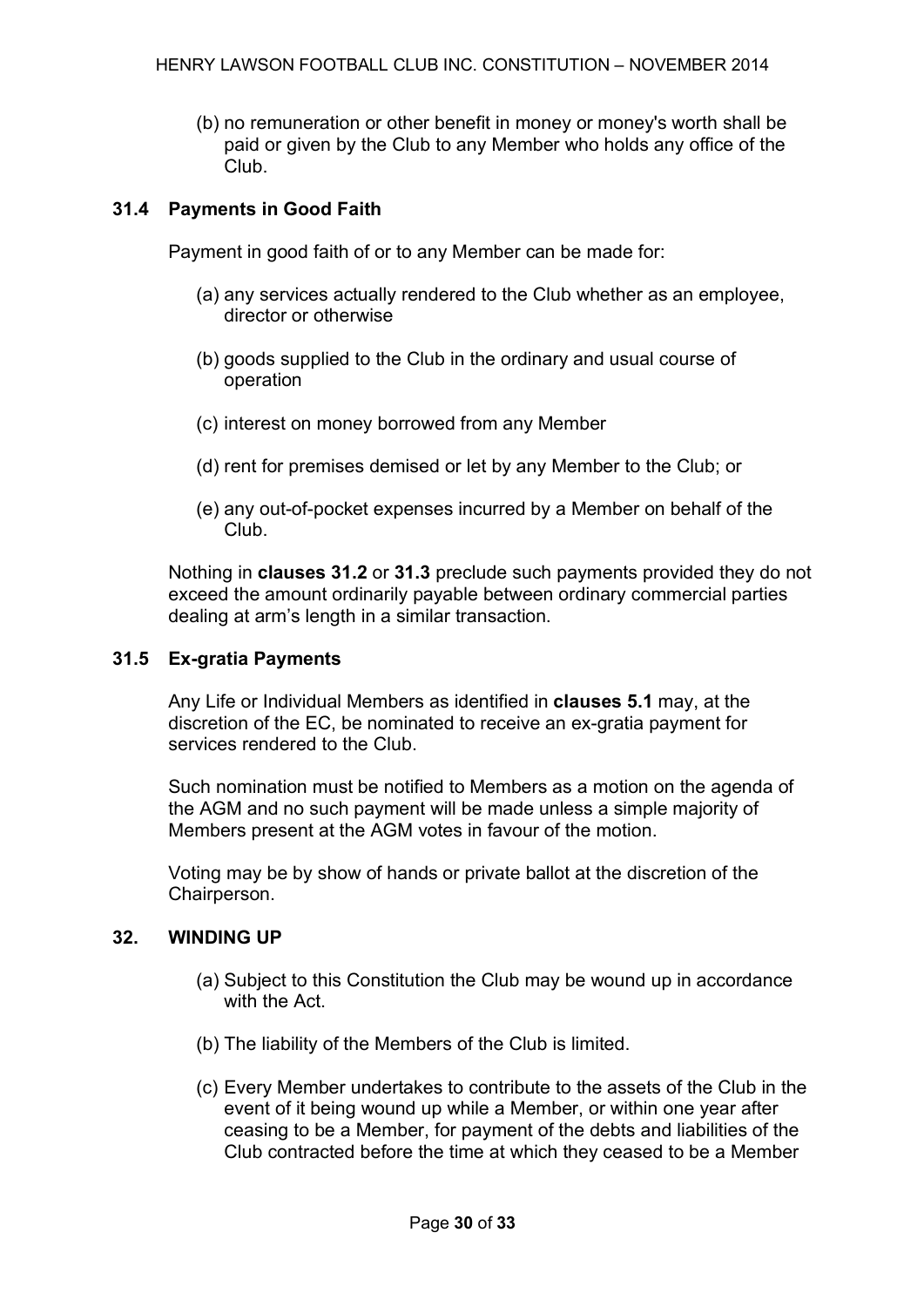and towards the costs, charges and expenses of winding up the Club, such an amount not exceeding one dollar (\$1.00).

# **33. DISTRIBUTION OF PROPERTY ON WINDING UP**

If upon winding up or dissolution of the Club there remains, after satisfaction of all its debts and liabilities, any assets or property, they shall not be paid to or distributed among the Members. Instead, the assets or property shall be given or transferred to another organisation(s) that has Objects similar to those of the Club.

The organisation(s) must prohibit the distribution of its income and property among its Members to an extent at least as great as that imposed on the Club by this Constitution.

The organisation(s) is to be determined by the Members in a general meeting at or before the time of dissolution. If this does not occur, the decision is to be made by a judge of the Supreme Court of New South Wales or other court as may have or acquire jurisdiction in the matter.

# **34. ALTERATION OF CONSTITUTION**

This Constitution shall not be altered except by Special Resolution.

# **35. REGULATIONS**

The Regulations are the key 'delegated legislation' of the Club (sometimes referred to as by-laws).

# **35.1 Executive Committee to Formulate Regulations**

The EC may formulate, issue, adopt, interpret and amend Regulations for the proper advancement, management and administration of the Club, the advancement of the purposes of the Club and Football in the local area. Such Regulations must be consistent with the Constitution and any policy directives of the EC.

# **35.2 Regulations Binding**

All Regulations are binding on the Club and all Members.

# **35.3 Regulations Deemed Applicable**

All clauses, rules, by-laws and regulations of the Club in force at the date of the approval of this Constitution (as long as such clauses, rules, by-laws and regulations are not inconsistent with or have been replaced by, this Constitution) shall be deemed to be Regulations and shall continue to apply.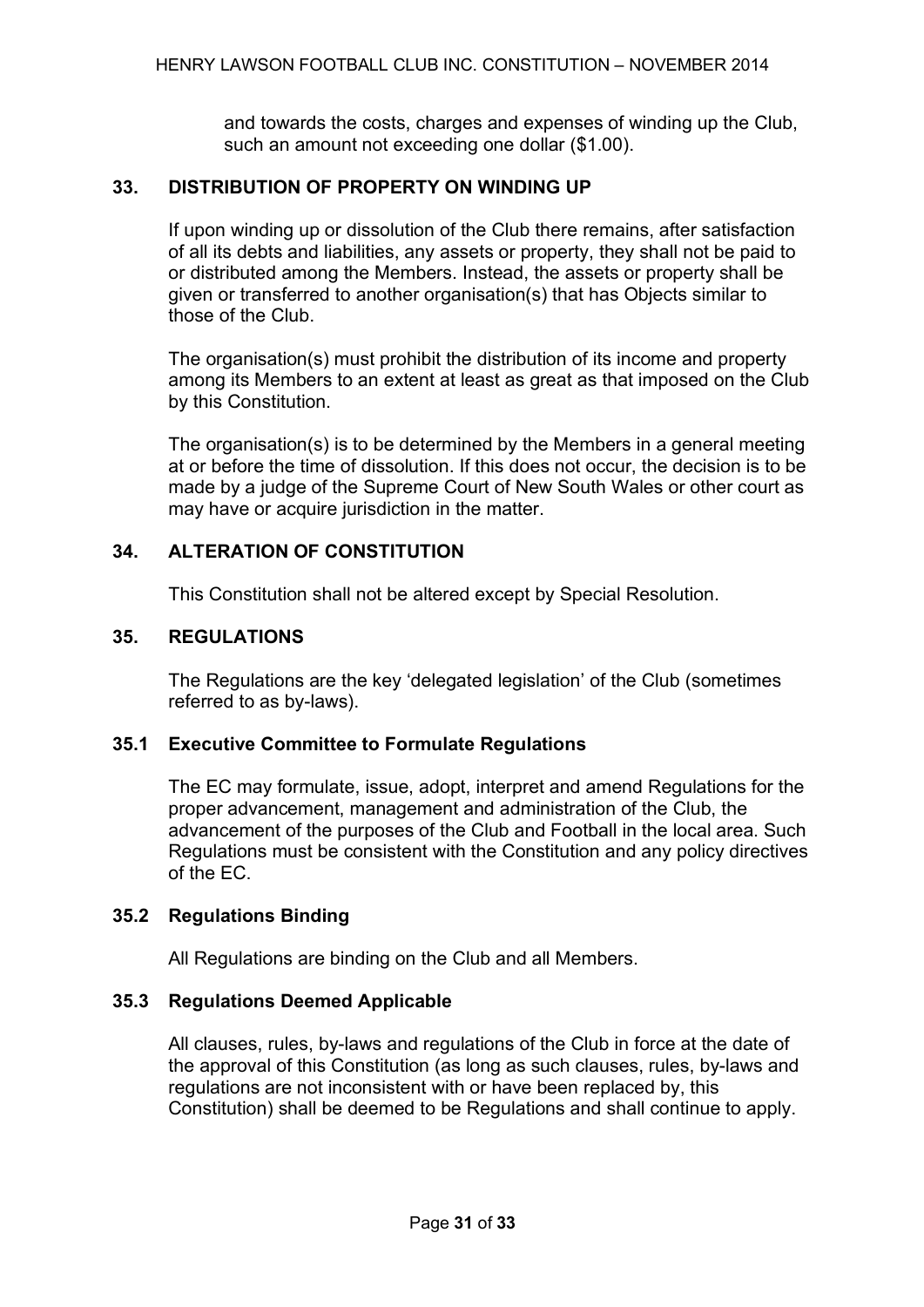# **36.1 Recognition of Club**

The Club is a Member of the NFA and/or FNSW and is recognised by those bodies as the entity responsible for the delivery of Football in the local area and is subject to compliance with this Constitution.

The NFA and/or FNSW's Constitutions shall continue to be so recognised and shall administer Football in the local area in accordance with the Objects.

## **36.2 Constitution of the Club**

This Constitution will clearly reflect the Objects of the NFA and FNSW and will conform to the Constitutions of those bodies, subject always to the Act.

## **36.3 NFA and FNSW**

The Club may not resign, disaffiliate or otherwise seek to withdraw from its regional and/or state body without approval by Special Resolution.

## **37. NOTICE**

- (a) Notices may be given by the Club to any person entitled under this Constitution to receive any notice. The notice can be sent by pre-paid post or facsimile transmission or, where available, by electronic mail or mobile phone text message to the Member's registered address or facsimile number or electronic mail address or mobile phone number. In the case of a delegate, the notice can be sent to the last recorded address, facsimile number, electronic mail address or mobile phone number.
- (b) Where a notice is sent by post, service of the notice shall be deemed to be effected by properly addressing, prepaying and posting the notice. Service of the notice is deemed to have been effected three days after posting.
- (c) Where a notice is sent by facsimile transmission, service of the notice shall be deemed to be effected upon receipt of a confirmation report confirming the facsimile was sent to/or received at the facsimile number to which it was sent.
- (d) Where a notice is sent by electronic mail or mobile phone text message, service of the notice shall be deemed to be effected the next business day after it was sent.

# **38. INDEMNITY**

(a) Every Committee Member and employee of the Club will be indemnified out of the property and assets of the Club against any liability incurred by them in their capacity as Committee Member or employee in defending any proceedings, civil or criminal, in which